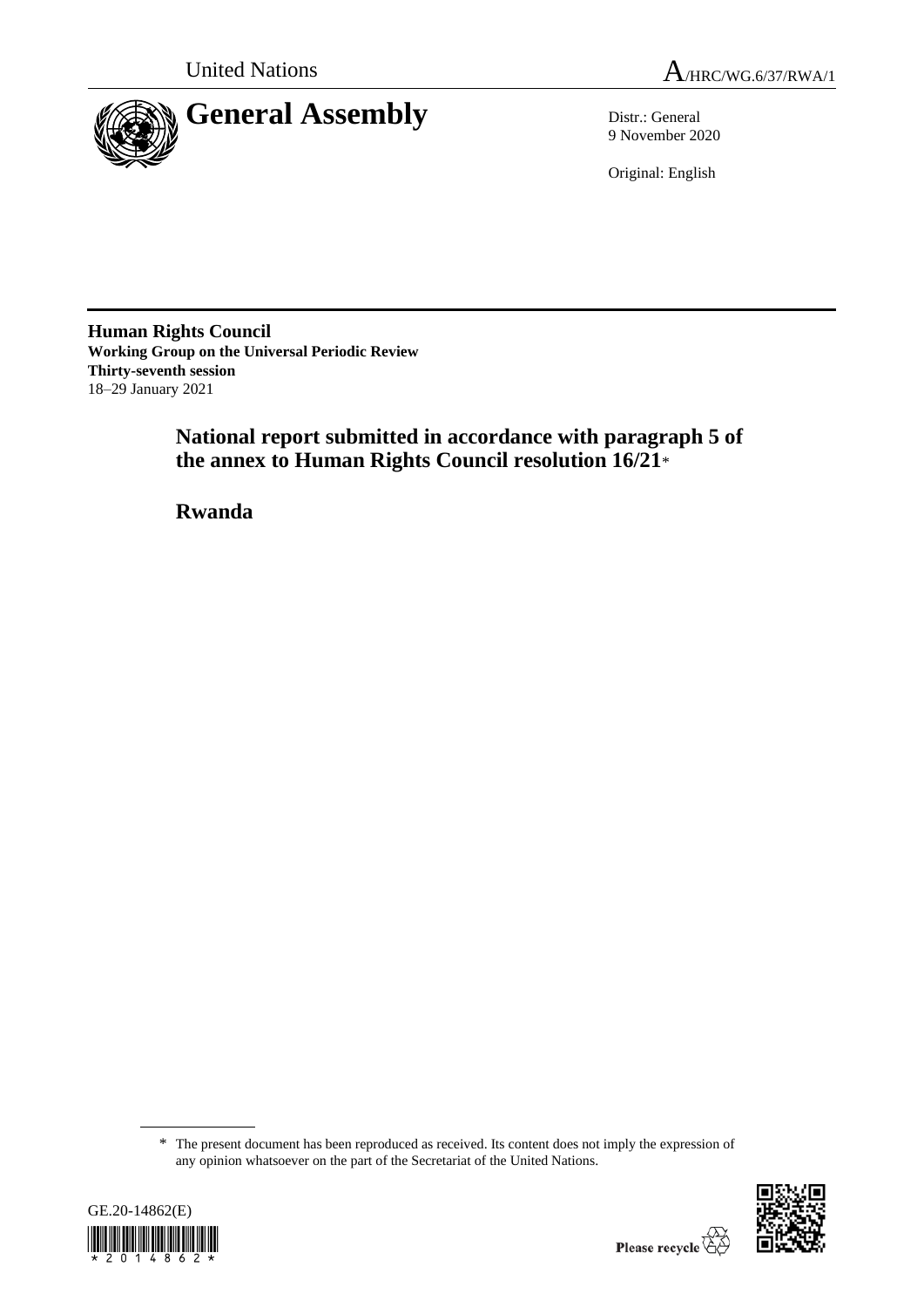# **Acronyms**

| 7YGP            | Seven Year Government Programme                        |
|-----------------|--------------------------------------------------------|
| ADR.            | <b>Alternative Disputes Resolution</b>                 |
| <b>ANC</b>      | <b>Antenatal Care</b>                                  |
| <b>CBHI</b>     | Community-Based Health Insurance                       |
| <b>CFSVA</b>    | Comprehensive Food Security and Vulnerability Analysis |
| <b>CHUB</b>     | <b>Butare University Teaching Hospital</b>             |
| <b>CHUK</b>     | Kigali University Teaching Hospital                    |
| <b>CPI</b>      | Corruption Perception Index                            |
| <b>CRVS</b>     | Civil Registration and Vital Statistics                |
| <b>DGIE</b>     | Directorate General of Immigration and Emigration      |
| DP <sub>s</sub> | <b>Development Partners</b>                            |
| <b>ECE</b>      | Early Childhood Education                              |
| <b>EICV</b>     | <b>Integrated Household Living Conditions Survey</b>   |
| <b>GBV</b>      | <b>Gender Based Violence</b>                           |
| <b>GBVIMS</b>   | Gender Based Violence Management Information System    |
| <b>GDP</b>      | <b>Gross Domestic Product</b>                          |
| <b>GMO</b>      | Gender Monitoring Office                               |
| GoR             | Government of Rwanda                                   |
| <b>HRAP</b>     | National Human Rights Action Plan                      |
| <b>HSSP</b>     | Health Sector Strategic Plan                           |
| <b>IECMS</b>    | <b>Integrated Electronic Case Management System</b>    |
| <b>IOM</b>      | International Organization for Migration               |
| <b>IOSC</b>     | <b>Isange One Stop Centres</b>                         |
| <b>JRLOS</b>    | Justice, Reconciliation, Law and Order Sector          |
| <b>LFS</b>      | <b>Labour Force Surveys</b>                            |
| MAJ             | Maison d'Accès à la Justice                            |
| <b>MIGEPROF</b> | Ministry of Gender and Family Promotion                |
| <b>MINADEF</b>  | Ministry of Defence                                    |
| <b>MINIJUST</b> | Ministry of Justice                                    |
| NAR.            | Never Again Rwanda                                     |
| <b>NCBT</b>     | National Centre for Blood Transfusion                  |
| <b>NCHR</b>     | National Commission for Human Rights                   |
| <b>NCPD</b>     | National Council of Persons with Disabilities          |
| <b>NECDP</b>    | National Early Childhood Development Programme         |
| <b>NEP</b>      | National Employment Program                            |
| <b>NER</b>      | Net Enrolment Rate                                     |
| <b>NHRAP</b>    | National Human Rights Action                           |
| <b>NHRIs</b>    | National Human Rights Institutions                     |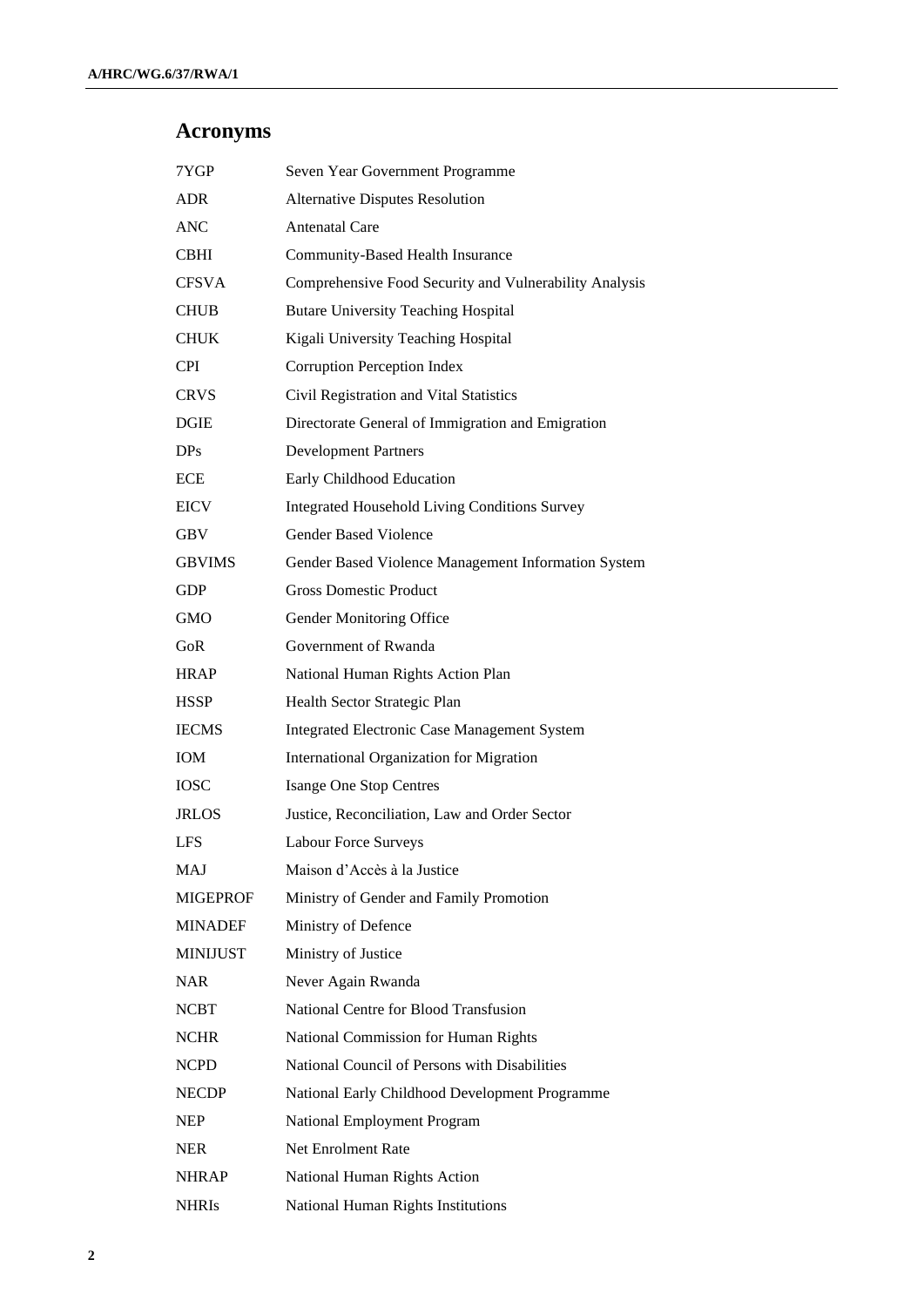| <b>NPM</b>   | National Preventive Mechanism                 |
|--------------|-----------------------------------------------|
| <b>NPPA</b>  | National Public Prosecution Authority         |
| <b>NRS</b>   | <b>National Rehabilitation Service</b>        |
| NST1         | National Strategy for Transformation          |
| <b>NURC</b>  | National Unity and Reconciliation Commission  |
| <b>NWC</b>   | National Women Council                        |
| <b>RCS</b>   | Rwanda Correctional Service                   |
| RDF          | <b>Rwanda Defence Forces</b>                  |
| <b>RHA</b>   | <b>Rwanda Housing Authority</b>               |
| <b>RIB</b>   | Rwanda Investigation Bureau                   |
| <b>RISA</b>  | Rwanda Information Society Authority          |
| <b>RNP</b>   | Rwanda National Police                        |
| TIP          | Trafficking in Persons                        |
| UN           | <b>United Nations</b>                         |
| <b>UNHCR</b> | United Nations High Commissioner for Refugees |
| UPR          | Universal Periodic Review                     |
|              |                                               |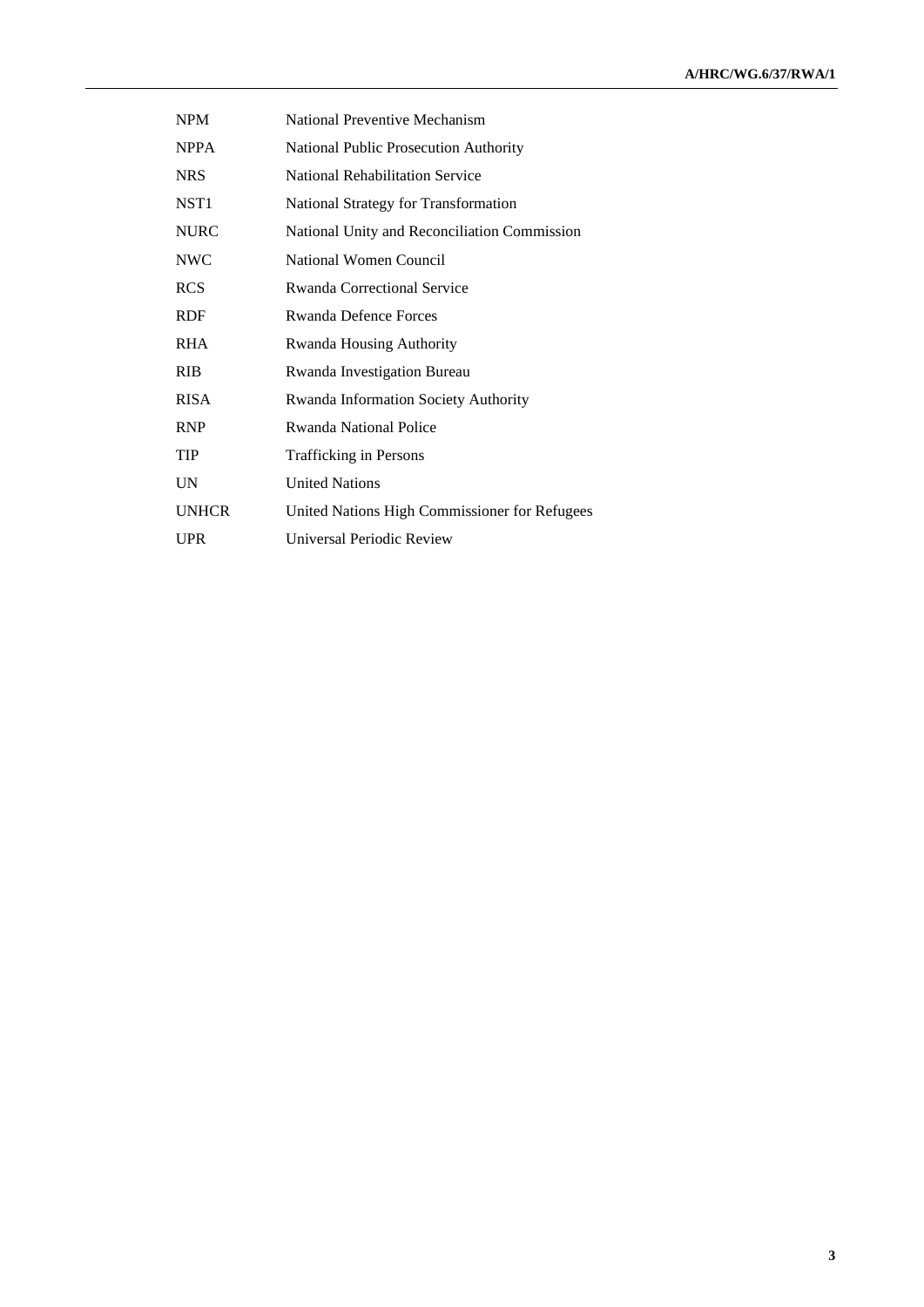# **I Introduction**

1. Rwanda welcomes the 3rd Universal Periodic Review (UPR) as part of the national commitment to protect human rights and account for universal human rights promotion in Rwanda.

2. Since the last review, the Government of Rwanda continues to drive efforts aiming at ensuring that every Rwandan enjoys the fundamental human rights secured by the Constitution and other national and applicable international human rights instruments. Thus, Rwanda remains fully committed to the UPR process.

## **II. Methodology and consultation process**

3. Rwanda's third Universal Periodic Report is the result of wide consultation throughout the five years following the second review.

4. After the second review held on 4<sup>th</sup> November 2015, where Rwanda accepted to implement 50 recommendations, the Ministry of Justice through the cross-institutional task force<sup>1</sup> developed a roadmap of implementation which was then shared with all responsible institutions for implementation.

5. The report drafting process was led by the Ministry of Justice (MINIJUST) through a cross-institutional national Treaty Body Reporting Task Force (TBRTF). Approximately sixty (60) stakeholders composed of Government's Institutions, Civil Society Organizations (CSOs), Private Sector, Development Partners (DPs) and United Nations (UN) Agencies played a key role in the process from the implementation phase through the reporting phase. Particularly, the Government of Rwanda (GoR) received financial support from the United Nations Development Programme (UNDP), which has been crucial in the organization of capacity building sessions on UPR and in convening stakeholders' consultative meetings.

6. This report complements the periodic reports submitted by Rwanda since 2015 and focuses on the key developments since the second cycle in 2015.<sup>2</sup>

## **III. General framework for the protection and promotion of human rights**

#### **A. Acceptance of international human rights norms**

7. Rwanda remains party to eight core United Nations (UN) human rights treaties and continues to fulfil its obligations under the conventions and optional protocols that it has ratified.

8. Since the last review, Rwanda submitted its national reports for the Convention against Torture and Other Cruel, Inhuman or Degrading Treatment or Punishment, Convention on the Rights of the Child, International Covenant on Economic Social and Cultural Rights and the Convention on the Rights of All Migrant Workers and Members of their Families. At the regional level, Rwanda submitted the report on the African Charter on Human, Peoples' Rights, and its Optional Protocol on the Rights of Women in Africa; the African Charter on the Rights and Welfare of the Child and the African Charter on Democracy, Elections and Governance.

#### **B. Legal framework for the protection and promotion of human rights**

9. During the period under review, the People of Rwanda held a referendum and revised its Constitution. The revised constitution dedicates an entire chapter (Chapter IV) on human rights and freedoms. It further advanced the human rights agenda in Rwanda through, among others, the changes made on the use of official languages, hierarchy of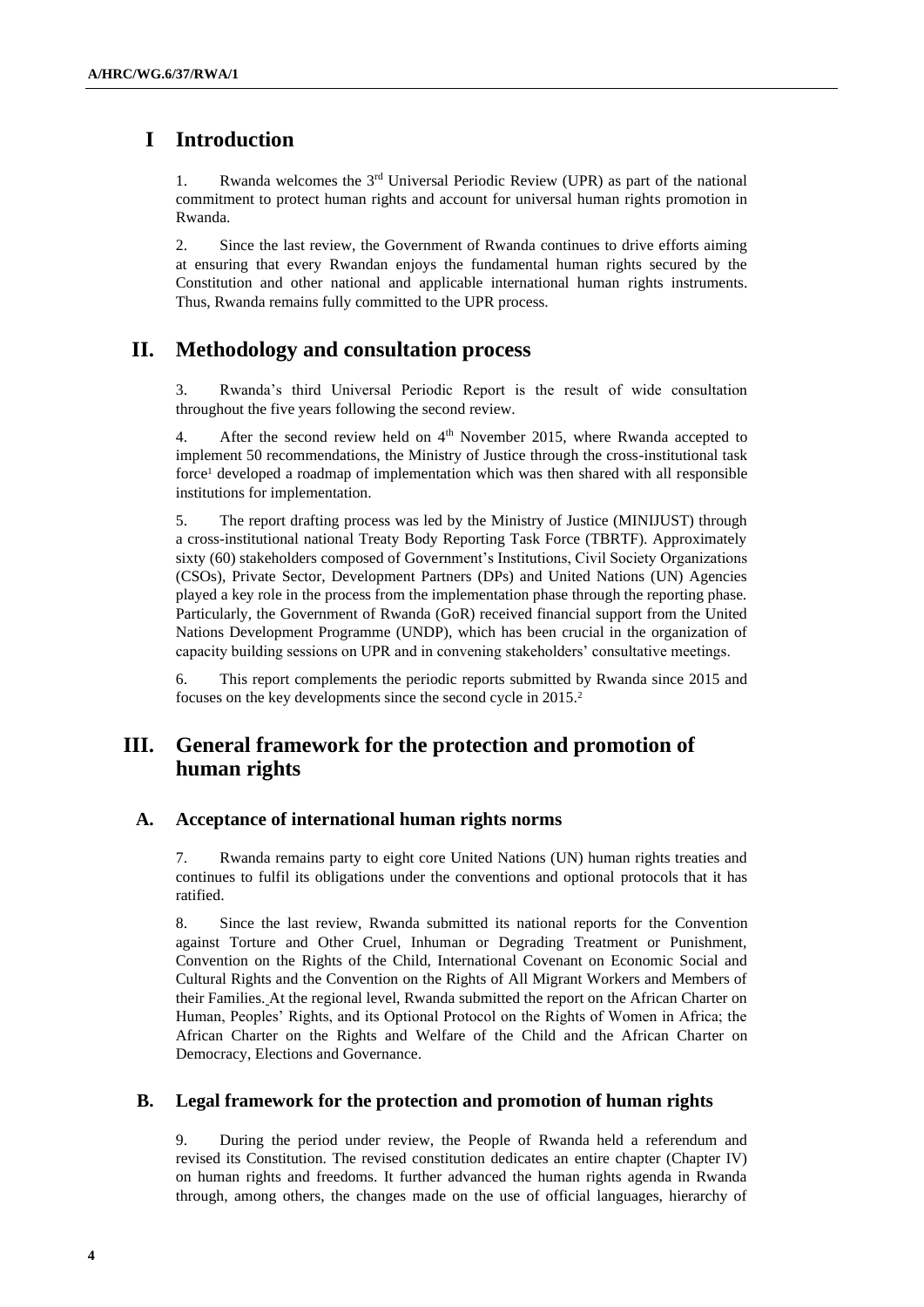laws, terms or tenure for the President of the Republic, power on authentic interpretation of laws, and legislative powers of the Senate.

10. The revision of the Constitution also brought changes in the authority who has the mandate to authentically interpret the law. The current amendments give the mandate to the Supreme Court, whereas it was vested with the Parliament.

11. During the period under review, the GoR adopted many other laws relevant to the protection of human rights<sup>3</sup>.

### **C. Institutional framework**

12. Concerning the institutional framework, the GoR continues to strengthen capacities of the existing institutions and create new ones where necessary.

13. The National Human Rights Commission remains one of the main actors in the promotion and protection of human rights. The law  $N^{\circ}$  61/2018 of 24/08/2018 modifying law Nº 19/2013 of 25/03/2013 determining missions, organisation and functioning of the National Commission for Human Rights extended the mandate of the Commission to double as the National Preventive Mechanism.

14. Other commissions, institutions and committees such as the National Child Development Agency, National Council for Persons with Disabilities, National Commission for the Fight against Genocide, Gender Monitoring Office, Rwanda Governance Board, the Committee on Unity, Human Rights and Fight against Genocide in the Chamber of Deputies, Committee on Social Affairs and Human Rights in the Senate, Office of the Ombudsman, National Youth Council and National Women Council continue to play key role in the promotion and protection of human rights in Rwanda. Specific roles of some of the institutions are considered further in the report.

15. With the 2018 law determining the jurisdiction of courts, the Government of Rwanda created a Court of Appeal. This will adjudicate on more of the cases that were previously adjudicated by the Supreme Court, leaving the latter with mainly constitutional cases.

16. Lastly, it is worth mentioning that the Supreme Court now has jurisdiction to hear cases of public interest brought by not only individuals but also legal personality.

### **D. Achievements, best practices and challenges**

### **1. Freedom of opinion and expression; freedom of press; and freedom of association and peaceful assembly (Recommendations 133.1, 133.30, 133.32)**

17. The four freedoms are enshrined in the Rwandan Constitution of 2003 as revised in 2015, articles 38, 39 and 40 respectively. The Constitution makes it clear that the right to freedom of association and the right to freedom of assembly do not require prior authorisation.

18. Since the first review, the GoR has initiated and implemented reforms, particularly aimed at expanding media freedoms, creating a citizen-centred media, boosting the media industry and investing and bringing in self-regulation.

19. The impact of these reforms has brought about growth in the media sector: number of radio stations increased from 23 in 2011 to 34 in 2019 while the number of television stations increased from 1 in 2011 to 12 in 2016 and 19 in 2019.<sup>4</sup> Registered print and online media houses have been increased from 73 in 2016 to 161 in 2020.<sup>5</sup>

20. The satisfaction of citizens with access to information, as measured by the Rwanda Governance Board scorecard, has grown from 52% in 2012 to 94% in 2019.6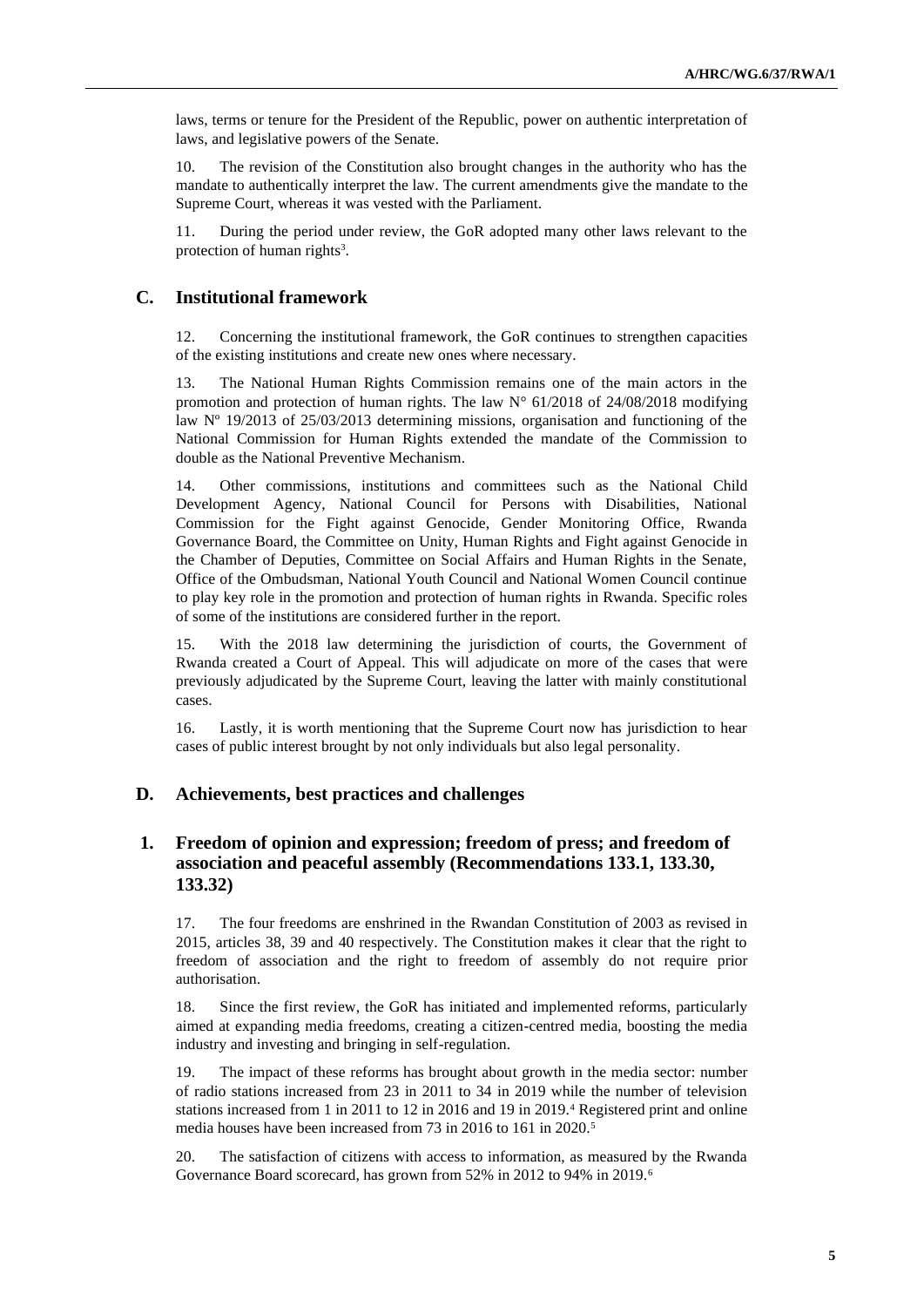21. Regarding press offences, the new law determining offences and penalties in general was published and all press offences were decriminalised, including defamation.<sup>7</sup>

22. Since 2012, Rwanda Governance Board has introduced Rwanda Media Barometer (RMB). It was established with the central goal of setting up a comprehensive framework of media development to be used for regular monitoring and assessment of the state of the media in Rwanda.

23. The findings from the RMB indicate that overall level of media development witnessed an increase. The overall media development was at 60.3% in 2013, 69.6% in 2016 and 72.4% in 2018.

24. Further, the Rwanda Governance Board conducted an impact assessment<sup>8</sup> of the media sector reforms in Rwanda, which was published in June 2019. Based on five indicators that were considered, the assessment revealed that media policy and the various laws have improved Rwanda media performance and impacted socio-economic development at 80.1%; access to information law has contributed to promotion of transparency and accountable governance at 77.2% while self-regulation has created accountability in the media sector at 78.2 %.<sup>9</sup> Remaining on self-regulation, it is worth noting that media self-regulation has promoted media freedom and freedom of expression at 87.1% and it contributed to building trust between media practitioners and media consumers at 96.0%. However, citizens' awareness about the presence and relevance of self-regulation is still low as it stands at 51.5%.<sup>10</sup>

#### **2. National Human Rights Institutions (Recommendations 133.2, 133.3)**

25. National Human Rights Institutions (NHRIs) play a vital role in promoting and monitoring effective implementation of international human rights standards at the national level. The law determining missions, organisation and functioning of the  $NCHR<sup>11</sup>$ recognizes the independence of the NCHR. It gives the power to the Commission, among others, to receive, examine and investigate complaints relating to Human Rights violations; to examine human rights violations in Rwanda committed by State organs, those who work in the public service abusing their powers, associations and individuals; and to receive and consider testimonies on Human Rights violations.<sup>12</sup>

26. The Commission has judicial police powers and hence can summon any person as it deems it necessary for investigations. Persons summoned by the Commission must appear, failure of which they shall be prosecuted in accordance with law. Further the Commission has the power to institute a lawsuit in courts of law. The Commission also has a complaints management system in place.

27. It is worthy to note that the NCHR was re-accredited with 'A' status in 2018.

28. With regard to the Office of the Ombudsman, the law allows the office of the Ombudsman to request the President of the Supreme Court the review of some judgments, on grounds of suspicion of injustice.<sup>13</sup>

29. Staff of the Office of the Ombudsman continued to receive trainings on a regular basis on how to investigate cases of injustice and human rights violations.

#### **3. National Human Rights Action Plan (Recommendations 133.4, 133.5)**

30. The GoR's first ever National Human Rights Action Plan was adopted in February 2017 and approved by the Cabinet of Ministers. Upon approval, stakeholders developed its implementation roadmap which was subsequently widely disseminated for execution. Its implementation runs through December 2020. Assessment report on the implementation of the national human rights action plan is in the process and once finalized will inform phase two of the NHRAP.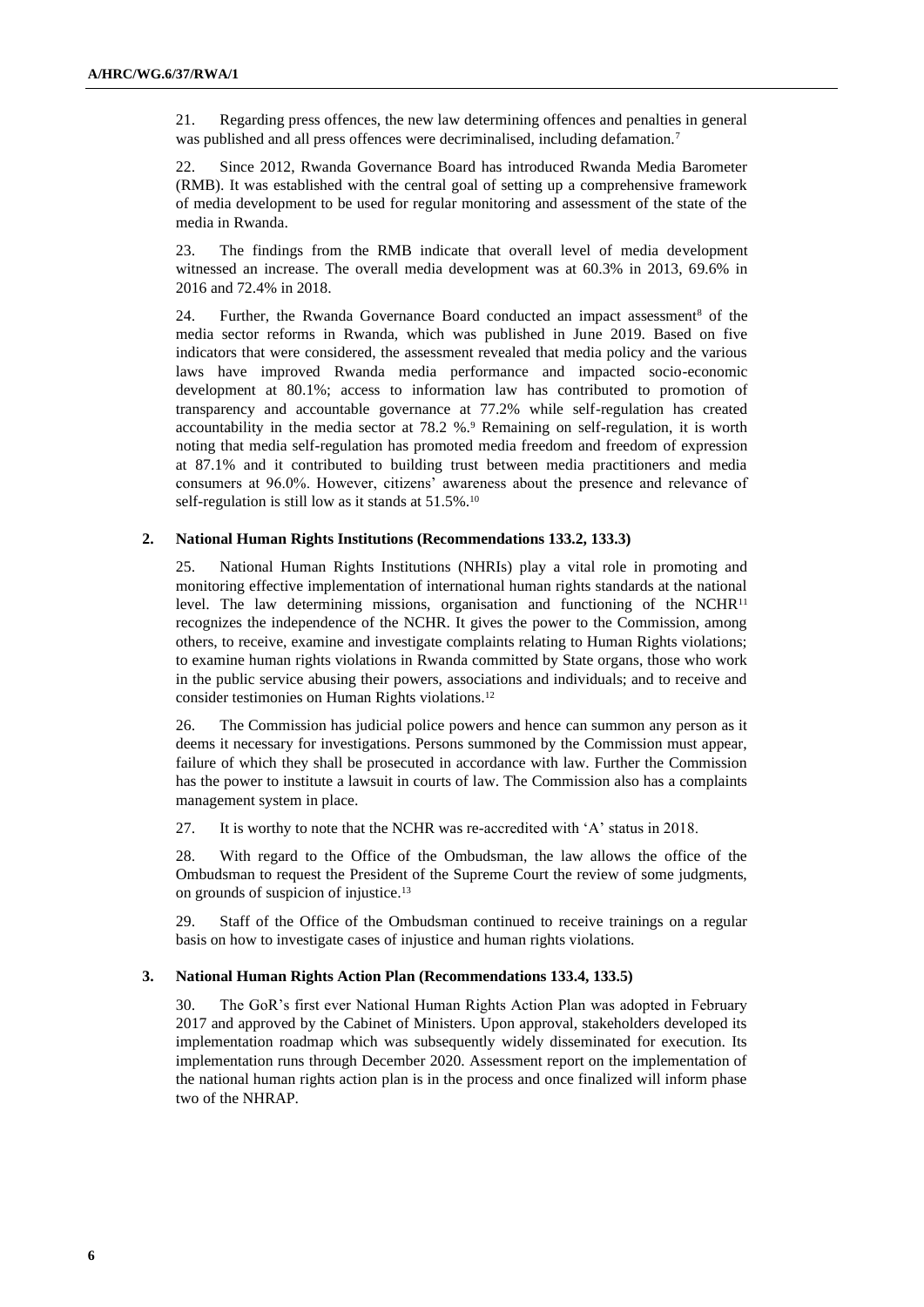#### **4. Detention, torture, enforced disappearance, transit and rehabilitation centres (Recommendations 133.6, 133.17, 133.18, 133.26, 133.27)**

#### *National Preventive Mechanism*

31. The 2018 law on the NCHR gives the NCHR the mandate of NPM. The law clearly spells out its mission in the protection against torture, and other Cruel, Inhuman or Degrading Treatment or Punishment. Article 6 *bis* was added to the 2013 law on NCHR and provides for special responsibilities of the Commission as regards to the prevention of torture and other cruel, inhuman or degrading treatment or punishment.

32. Given the reforms needed to integrate the preventive approach into an existing structure, including reviewing NCHR's organisational structure, internal rules and procedures as well as building the capacity of its staff; trainings and workshops have been conducted to this end.<sup>14</sup> Specifically, the organizational structure of NPM was adopted and staff recruited, NPM operational plan for the year 2020/2021 is already in place, monitoring visits to places of detention 13 prisons and detention facilities), transit and psychiatric centres were conducted and a training of staff from RIB, RNP, RCS and other relevant institutions on in the justice sector was organized.

#### *Enforced disappearance (Recommendations 133.17 and 133.18)*

33. The right to due process of law is enshrined in the Constitution. Capacity building initiatives continue to be implemented to further strengthen capacities of key stakeholders including investigators, prosecutors, advocates, bailiffs and judges. The *habeas corpus*  procedure is provided for under Rwandan procedural law and hence can be used by law practitioners whenever needed. Since 2016, the habeas corpus procedure has been invoked in 125 cases.<sup>15</sup>

34. With the creation of Rwanda Investigation Bureau, a desk within RIB to receive complaint or report of missing persons was established and people can report to RIB desk if they suspect that a person is missing. Between January 2019 and September 2020, 1,301 persons were reported missing. 1,124 were male while 177 were female. Out of the 1,301; 1,010 were successfully traced while 291 are not traced yet.

35. Regarding causes of disappearances, the main reasons identified include undocumented rural-urban migration; illegal crossing of borders to settle or spend long periods in neighbouring countries; eluding settlement of debts; marital conflicts, and in some cases joining rebel groups in neighbouring countries.

36. It's worth mentioning that given the porous borders of Rwanda with neighbouring countries, armed conflicts in the regions linked to geopolitics in the great lakes regions, there are some people who have been declared by their families that they disappeared, and after a certain time, they were found in negative forces of Rwandans fighting in forests of a neighbouring country, at their return in Rwanda.

37. The GoR is conscious of the issue, continues to monitor the geopolitics of the region, and will continue to ensure that there is no one who is enforced to disappear.

#### *Detention conditions, transit and rehabilitation centres*

38. Currently Rwanda has 13 correctional facilities. Reducing the prison population and addressing overcrowding in detention facilities remains a priority of the country. In this regard, a new prison was built in Nyarugenge and all the existing prisons renovated and expanded.<sup>16</sup> The number of police stations custody facilities continues to be increased while the standards of the existing ones are being improved. Between 2015 and 2019, 9 new detention police stations were built while 64 were renovated. The renovations focus on the size, lighting, aeration, water, sanitation and some other aspects necessary for the improvement of the detention facilities.

39. In addition to the above, the GoR has, through the Law Nº 68/2018 of 30/08/2018 determining offences and penalties in general, adopted the penalty of community service. The application of the penalty awaits the adoption of an implementing order and once adopted those convicted of minor offences will serve their penalties out of prison.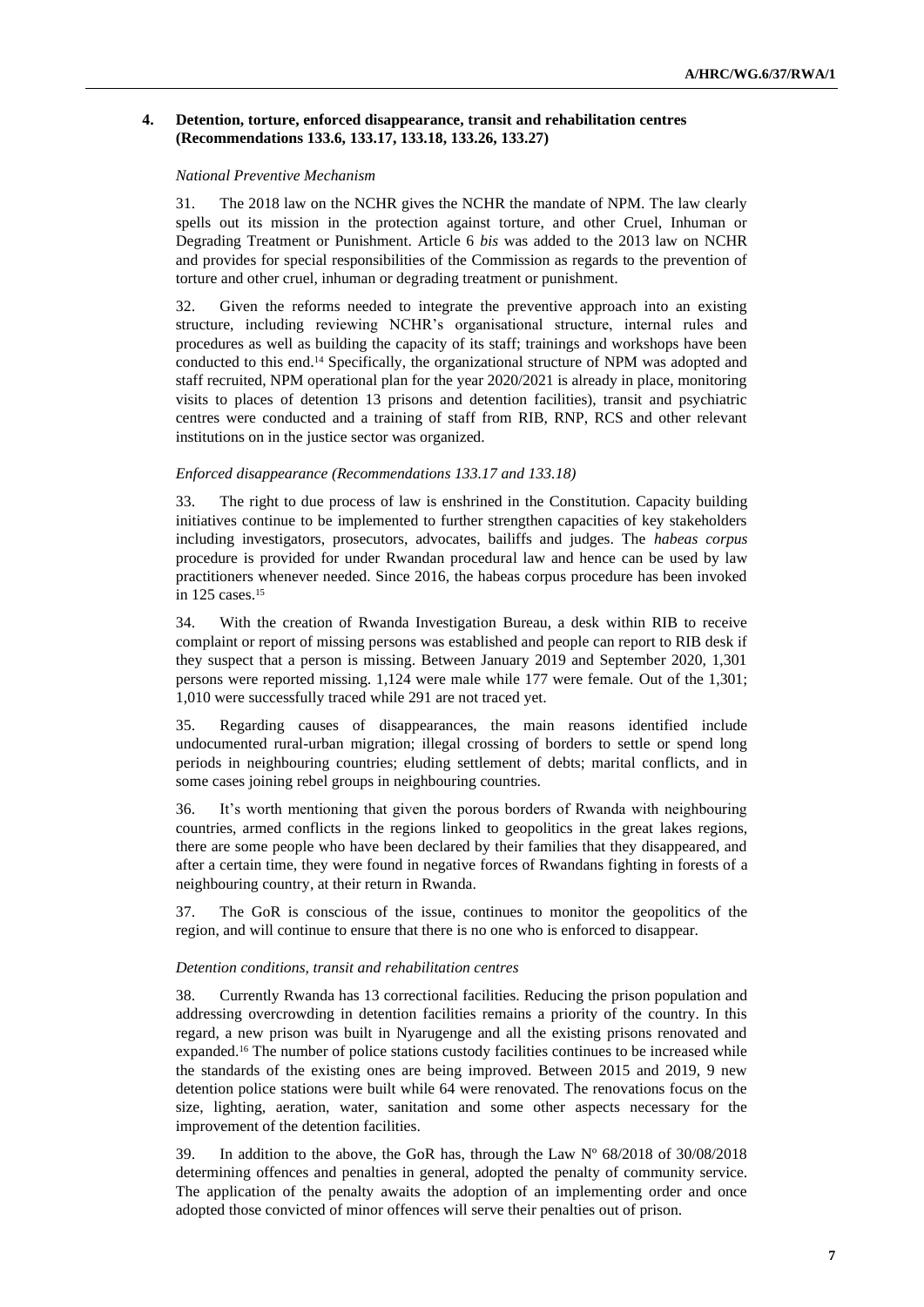40. Along the same lines, the GoR has recently introduced, through legislation, the use of electronic bracelet in monitoring suspects. This will be crucial in reducing suspects who are placed under pre-trial detention and at the same time expected to immensely contribute to the already existing GoR efforts to reduce prison overcrowding.

41. Further, legal measures have also been taken whereby prisoners who meet the necessary requirements are given probation. Since 2015 at least 9,442 inmates have been released on parole and 110 granted mercy.

42. Solitary confinement was removed from the 2018 law determining offences and penalties in general as a measure to improve the conditions of those in detention facilities.<sup>17</sup>

43. In addition, all detention facilities are regularly inspected by public institutions such as the National Public Prosecution Authority and independent institutions like the NCHR/NPM, and recommendations are made to relevant institutions to ensure the conditions are improved.

#### **5. Recommendations 133.10, 133.11, 133.12, 133.13, 133.14, 133.19, 133.24, 133.25, 133.33, 133.38**

*Gender equality and women empowerment (Recommendations 133.10, 133.11, 133.12, 133.13, 133.14 and 133.38)*

44. Rwanda maintains its two decades-long top priority of ensuring equality between men and women. The 2016 law governing persons and family gives both men and women equal responsibilities to lead the household. The husband is no longer considered the sole leader of the household. In 2016, Rwanda adopted a new law governing matrimonial regimes, donations and successions. The law guarantees equal treatment of children in succession.<sup>18</sup>

45. In terms of policy and programs, the National Gender Policy 2010 under review and its strategic plan (2018-2022) provide principal guidelines on which sectoral policies and programs should integrate gender issues in their respective political, social, cultural and economic planning and programming. Gender has been mainstreamed into all 16 NST1 sector strategic plans, while among them 11 sectors have gender sector mainstreaming strategies.

46. Through HeForShe outreach campaigns, today, Rwanda is ranked  $2<sup>nd</sup>$  globally with over 206,623 signups<sup>19</sup> for both men and women committed to promote gender equality and women's empowerment.

47. Rwanda has adopted different mechanisms inspired by home grown solutions, like *Umugoroba w'Ababyeyi* (parent's evening forum) which has been used as a platform for promotion of gender equality and women's empowerment initiatives. Advocacy and awareness raising dialogues and campaigns have been conducted on women's rights and GBV prevention through governance and family welfare campaigns (e.g. gender accountability day). Furthermore, the introduction of a gender equality seal certification programme to enhance gender accountability in the private sector is another important initiative that was taken to promote gender equality and empowerment of women at work place.

48. Traditional patriarchal stereotypes and gender inequality continue being addressed through public education through regular Radio and TV talk shows on different subjects including but not limited to financing for gender equality and the role of Gender Responsive Budgeting program, human trafficking, teenage pregnancy and other Gender Based Violence issues in general.

49. According to the State of Gender Equality report produced by the Gender Monitoring Office (GMO), women lead in terms of land ownership. Land ownership stands at 24.63% among women compared to 14.27% among men. The big portion of land is owned by married couples (59.99%). Land ownership has been very instrumental in contributing to women's access to finance. It contributed to 38% of women's access to credit.20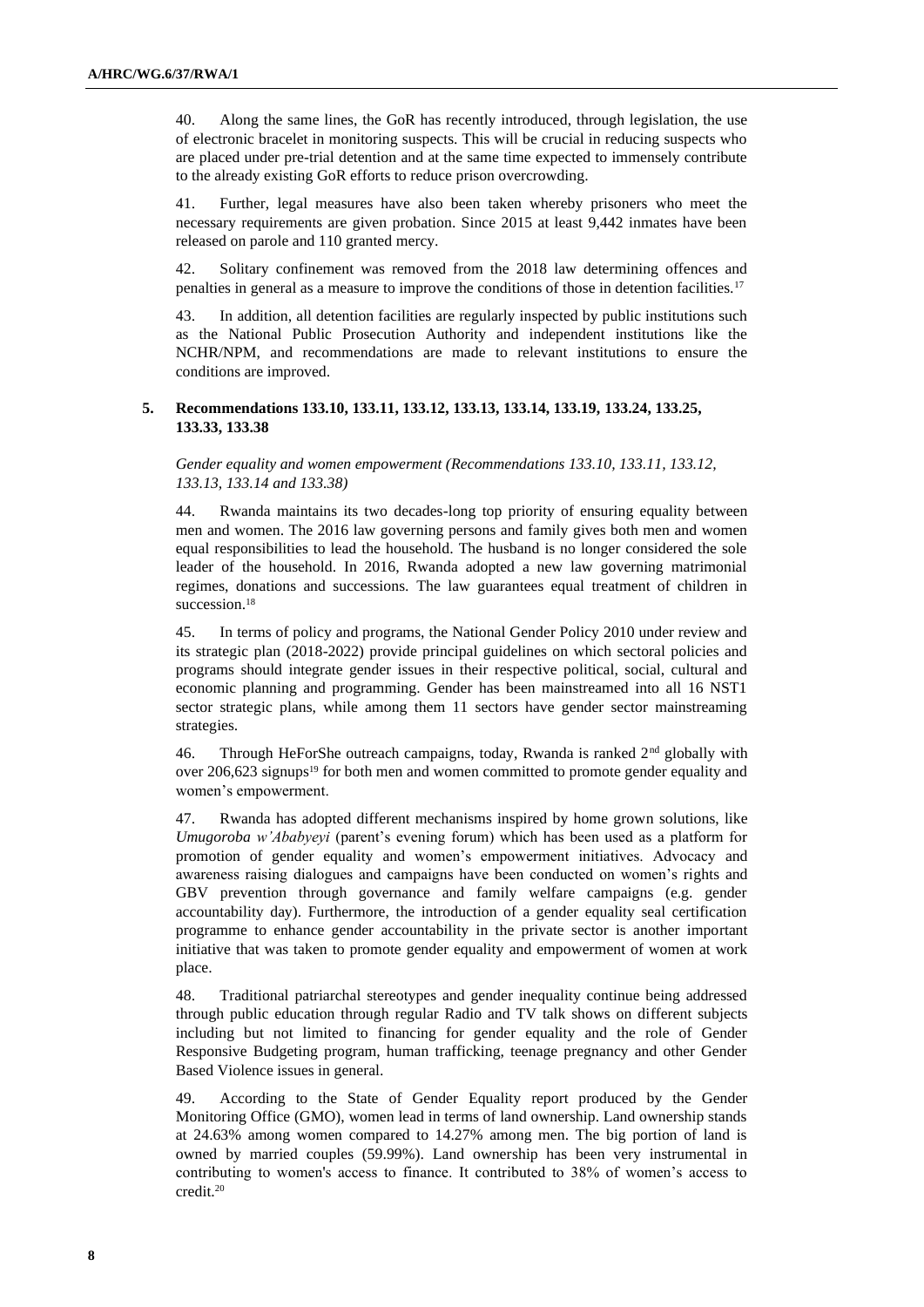*Increased women's participation in decision-making (Recommendation 133.33)*

50. The Constitution of the Republic of Rwanda as revised in 2015 maintains a minimum quota of 30% for women's representation in all decision-making positions. The principle is also echoed in many other laws. Women's representation at various levels and in different sectors has influenced the design and implementation of policies, laws, and programmes that are gender responsive.

51. Women's empowerment and participation in decision making is mainly captured by the ratios of women in parliament, ministerial positions, and other positions in various structures of governance both in public, private, and civil society entities. Women's representation in the cabinet has reached 52% in 2020 from 36.8% in 2014. In the on-going term of 2018–2023, women parliamentarians stand at 61.2% in the lower chamber and 38% in the Senate. At decentralized levels, women's share in the leadership has improved during 2016–2018 from 16.7% to 30 % as District Mayors and 45.2% in District Councils.

52. In the private sector, the progress of women's representation is being observed and the current participation rate in the decision-making organs varies between 30% for presidential positions and 70% as second vice president in various chambers of the private sector federation at national level. At provincial level, women represent 20% as the first vice-president positions and 60% as the second vice-president positions in the executive committee members. Efforts will continue to be invested to close gender pay gap and increase women representation in managerial positions.

53. At decentralized level women are well represented as illustrated by the following figures for the key administrative structures: Governors and Mayor of the City of Kigali (40%), Bureau of Districts Councils and Bureau of City of Kigali (55.9%), Vice Mayors/Social Affairs (66.7%), and District Mayors (26.7%) in 2018.<sup>21</sup>

54. Furthermore, the participation rate of women in peacekeeping operations increased from 0.4 to 3% over the last 6 years.

#### *Fighting against GBV (Recommendations 133.19, 133.24, 133.25)*

55. Rwanda has put in place mechanisms for preventing and eliminating all forms of gender-based violence. These include:

- **MAJ and Abunzi22**: provide free access to legal aid with one in charge of GBV in every district.
- **Isange One Stop Centre**s: provide holistic response to the victims of GBV that includes medical, psychosocial counselling, safe space/shelter and legal aid which are provided under one roof. To date there are 44 IOSC that have been established across all district hospitals.
- **Specialised units on gender and GBV in NPPA, RNP, RIB, RDF, RCS**: respond on a daily basis to GBV cases, with free hotline to facilitate quick reporting and rapid response.
- Community policing, anti-GBV and child Protection Committees at village level that provide opportunities for awareness raising, gathering information and coordination of anti-GBV services.
- A Gender Based Violence Management Information System (GBVIMS) is being developed where GBV data will be compiled and will inform future strategies.

56. The 2018 law on the Jurisdiction of court created at the intermediate court level, the special chamber for minors and family which has among others, the jurisdiction to hear cases of domestic violence.

57. Community based mechanisms: *Umugoroba w'Ababyeyi* (Evening Parents Forum); *Inshuti z'Umuryango* (Friends of the Family) and anti GBV clubs contributed to the raise of awareness on the nature of GBV, its consequences and ways to eliminate or reduce it.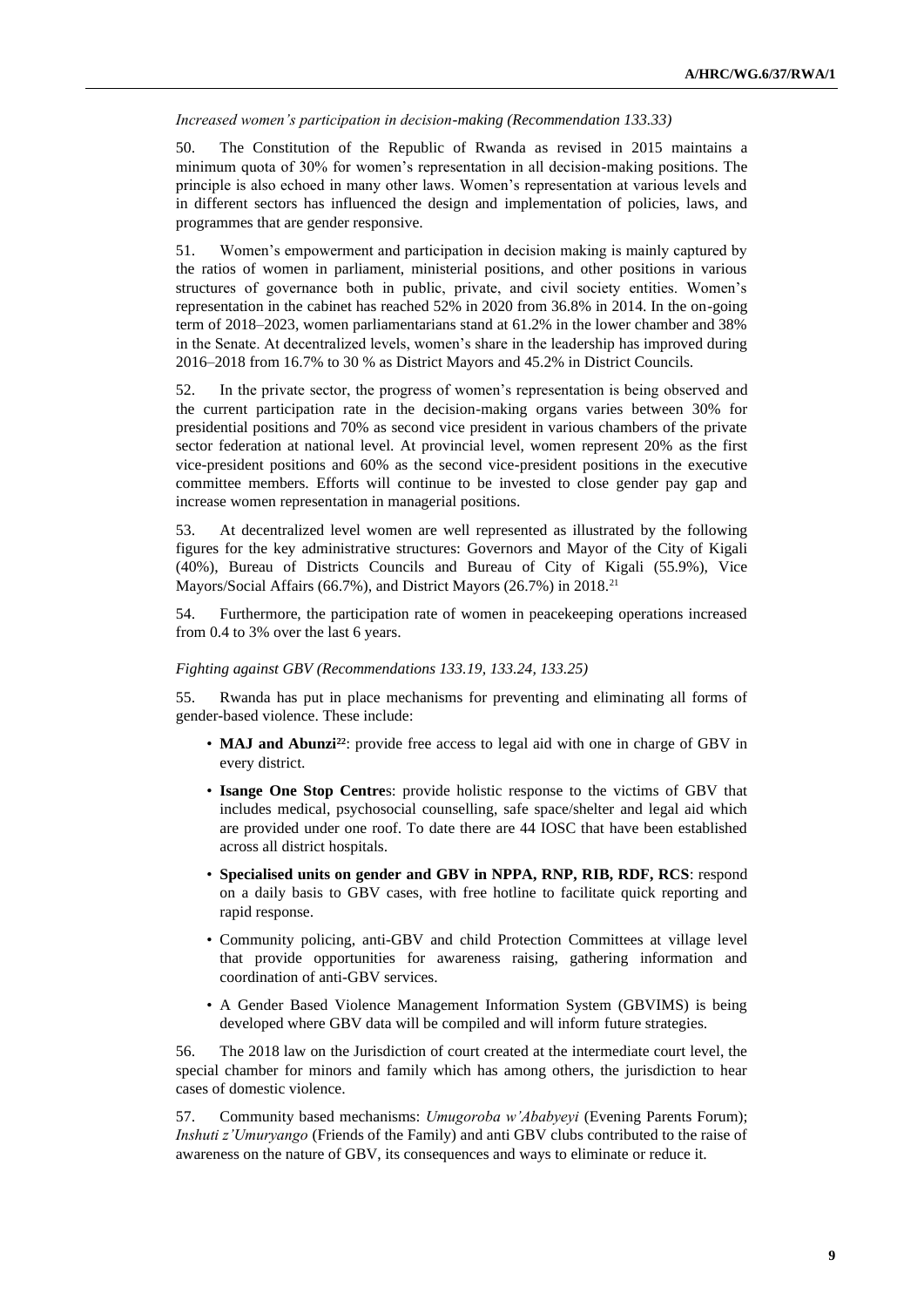58. Lastly, Rwanda Investigation Bureau (RIB) under its Division Office on GBV, continues efforts to provide communities with rapid, victim-focused and user-friendly services to respond to GBV, including through the presence of RIB officers in each District.

#### **6. Right to education (Recommendations 133.36, 133.43, 133.44)**

59. Rwanda considers education an important investment for the country's growth and development. The Government continues to steadily increase the budget allocated to the education sector. Over the past six years, the budget allocated to pre-primary and primary education levels increased from 27.8% to 41.7%. It is also worth mentioning that the budget allocated for quality education development has increased from 15.8% to 22% for the same period. The budget was 216.9 billion, 220 billion and 241 billion in the year 2015/17, 2016/17 and 2017/18 respectively. In 2018/19, the sector received 278 billion RWF, an increase of 15.5% from the previous year. More than 60 per cent of the education budget is allocated to pre-primary, primary and secondary education combined. The Government of Rwanda maintains its commitment towards achieving free, universal and quality education.

60. With regard to inclusive education, the Ministry of Education published the Ministerial Order N° 007/2016 of 01/03/2016 determining modalities for special treatment of persons with disabilities in schools, whereby article 2 and 3 provides that children from the poorest families are facilitated to study for free of charge. In addition, all children are afforded free education until secondary school and at the same time children from the poorest families are supported with other costs such as uniforms to ensure their continued participation.

61. The National Competency Based Curriculum was revised and rolled out in 2016 for pre-primary, primary and secondary schools. It incorporated components of inclusive education, whereby all teachers should learn how to take care of learners with disabilities. Standards have also been established, a teacher assessment guide is being developed, new textbooks have been finalized, and many teachers and head teachers have received trainings.

62. The inclusive and Special Needs Education Policy with its implementation plan was adopted by the Cabinet in January 2019. The policy provides the overarching framework for the development and delivery of education services to eradicate intrinsically and/or extrinsically motivated barriers met by learners with special educational needs in school.

63. Rwanda has achieved significant success in providing universal access to primary education, with a net enrolment rate (NER) of 95.80%.<sup>23</sup> Nursery schools increased from 2,757 in 2016 to 3,401 in 2019. 185,666 students were enrolled in 2016 compared to 282,428 in 2019.<sup>24</sup> In nursery schools pupils to teacher ratio was 31:1 in 2016 while it stood at 36:1 in 2019. In primary schools the ratio was 58:1 in 2016 and 57:1 in 2019. In secondary schools the ratio was 19:1 in 2016 while it stood at 24:1 in 2019.<sup>25</sup>

64. The proportion of primary schools that are connected to electricity both on-grid and off-grid has significantly increased from 52.4% in 2016 to 75% in 2019. Number of nursery schools with on grid electricity supply increased from 13.1% in 2016 to 40% in 2019. In primary schools it doubled, from 30.0% in 2016 to 60.8% in 2019. In secondary schools it increased from 46.1% to 76.6% for the same period. There has also been an increase with other sources such as solar power, generator supply and biogas systems.<sup>26</sup>

65. Regarding access to safe drinking water, it has improved from 19.2% in 2017 to 27.1% in 2019 in nursery schools. In primary schools it increased from 45.5% to 51.8% for the same period. While in secondary schools the access was at 58.5% and 72.3% in 2017 and 2019 respectively.<sup>27</sup>

66. Concerning internet connectivity, the statistics show that primary schools with internet connectivity were 9.8% and 34.8% in 2016 and 2019 respectively. In secondary schools the connectivity stood at 35.4% and 61.1% for the same period.<sup>28</sup> Furthermore, the proportion of primary and secondary schools having an internet connection is 30 % and 52.9 % respectively.<sup>29</sup>

67. Efforts are being made to continue increasing the number of classrooms countrywide. Classrooms in nursery schools increased from 4,427 in 2016 to 5,879 in 2019.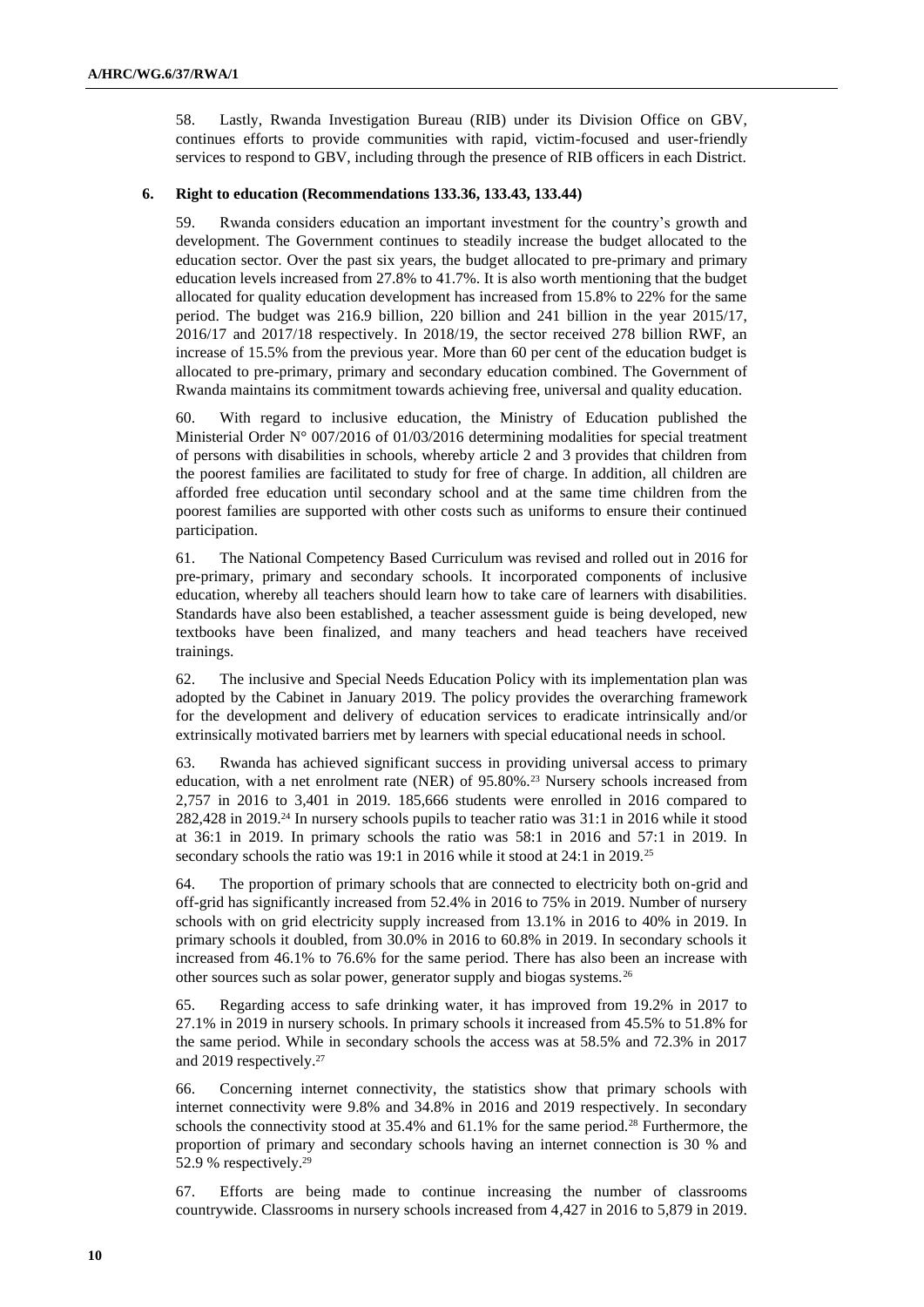In primary school the number of classrooms increased to 34,468 in 2019 from 31,437 in 2016. In secondary schools classrooms were 16,797 and 18,686 in 2016 and 2019 respectively.<sup>30</sup>

68. Eliminating gender disparities in education has been an important priority for the education sector in Rwanda. In 2018, gender parity had been stabilized, with girl's enrolment at 49.7% and 53.2% in primary and secondary levels respectively, while that of tertiary education was estimated at 42.6%.

69. The GoR is committed to eliminate all types of perceived hidden educational costs in the school system to ensure unhindered and equal access to education for all children.

#### **7. Justice (Recommendations 133.7, 133.8, 133.9, 133.12, 133.28, 133.29)**

*Prevention of genocide and promotion of unity and national reconciliation (Recommendation 133.7, 133.8)*

70. The Government of Rwanda continues to implement its civic education program on genocide prevention. The National Commission for the Fight against Genocide organizes trainings, workshops and dialogues with a view to raising public awareness on the genocide prevention and combat its ideology.

71. Every year, Rwanda observes a week to commemorate the 1994 Rwandan genocide against Tutsi. Themes and other key messages for commemoration are chosen to strengthen the unity and reconciliation of Rwandans rather than dividing them.

72. A newly revised law ( $N^{\circ}$  59/2018 of 22/08/2018) punishing genocide ideology and related crimes was enacted.

73. The reintegration and rehabilitation of former genocide convicts who completed their sentence remains one of the priority programs of the National Unity and Reconciliation Commission (NURC), since a successful social reintegration is key for sustainable peace. Particularly, for the period under review, in 2016 NURC conducted a study to assess the status of social reintegration of former genocide perpetrators, on how the society was prepared to receive them back in the community.

74. After findings of the assessment, a joint program which aims at preparing inmates that are about to complete their prison sentences has been designed. In this regard, since 2016, the NURC in partnership with RCS and non-state actors, have been implementing that joint pre-release program through this program, at least 6000 former genocide perpetrators have been assisted in social –therapy healing programs and helped to meet the victims to repent and reconcile. In the same vein, the communities were also prepared to receive the released genocide convicts, especially their family and victims.

75. The '*Ndi Umunyarwanda Program'* continues to be implemented countrywide to emphasize unity of Rwandans. The program remains an important tool to create platforms for Rwandans from all walks of life to engage in dialogue with a view to building a national identity and to foster a Rwandan community that is based on trust and unity. It has proven its relevance in strengthening the solidarity of the Rwandan people, uphold their moral and spiritual values.

#### *Access to justice (Recommendations 133.9, 133.12, 133.28, 133.29)*

76. Since 2010, the GoR established the Justice, Reconciliation, Law and Order Sector which is a coordination structure enabling institutions in the Sector to work together effectively towards common objectives, without compromising their operational, legal or constitutional independence. One of its specific missions is to ensure universal access to quality justice.

77. Since December 2016, Rwanda introduced an Integrated Electronic Case Management System (IECMS), which has improved access to justice and service delivery by the justice sector.<sup>31</sup> Currently, the system has more than 110,882 active users and connects 194 investigation stations/posts, 59 prosecutions offices, 63 Courts, 13 Prisons and bailiffs.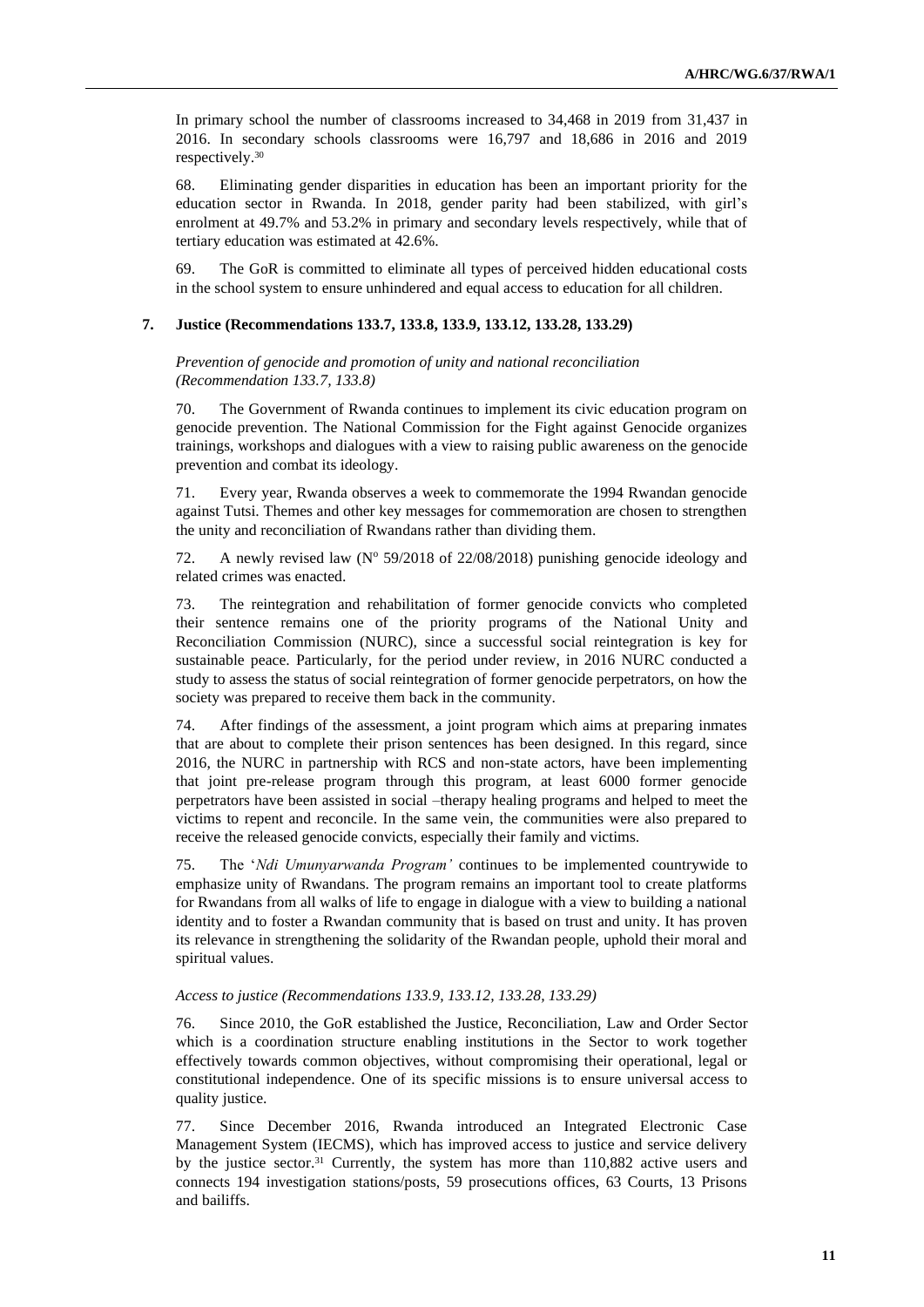78. The GoR launched, in August 2020, an electronic system for execution of court orders and online auction. The electronic platform is expected to reduce the processes involved in the enforcement of orders and curtail malpractices occasioned by human interaction. Further, the platform will make it possible for potential bidders outside the country to participate in the auction exercise. It will be a long-term solution to the challenges faced in the execution of enforcement orders.

79. The provision of Legal Aid services through the *Maison d'Accès à la Justice* (MAJ) services and *Abunzi* (Conciliators) committees at local level have improved access to universal, quality and affordable justice. MAJ Staff based at district level facilitate access to legal aid activity at district level and the decentralized outreach activities at the administrative sector level to facilitate the population, including vulnerable groups, to have access to quality and affordable justice. At the community level, there are *Abunzi* committees that facilitate Alternative Disputes Resolution (ADR) mechanisms and they provide free service to the beneficiaries through the Government (JRLOs) support. Citizens have shown a good level of satisfaction with MAJ and *Abunzi* services. This satisfaction stands at the average of 81.31% and 82.23% for *Abunzi* and MAJ respectively for the period between 2016 and 2019.<sup>32</sup>

80. The Ministry of justice signed an agreement with Rwanda Bar Association, and provides some funds per year to the Bar, to represent minors and indigent who are in conflicts with the law. From 2015 to June 2020, 8,183 minors have been assisted/represented in court while 10,343 indigents have been assisted/represented during the same period through legal aid.<sup>33</sup>

81. In June 2018 the GoR reduced court fees for more than 50%. Ministerial Order N° 133/MOJ/AG/18 on court fees in civil, commercial, social and administrative matters was passed to this effect. This replace the Ministerial Order N°002/08.11 of 11/02/2014 on Court Fees in Civil, Commercial, Social and Administrative Matters. In Primary Court, fees were reduce from FRW 25,000 to FRW 10,000; from FRW 50,000 to FRW 20,000 in Intermediate and Commercial Court; from FRW 75,000 to FRW 40,000 in High Court and Commercial High Court. The Court of Appeal was created in 2018 the fee is FRW 50,000. For the Supreme Court, while the fee was FRW 100,000 in 2014, no fee is required under the 2018 Ministerial Order.

82. Furthermore, at the grass root level, women are playing a visible role in conflict management and justice structures. They represent 44.3% of community mediators (Abunzi) and 48% of the access to Justice Bureaus (MAJ). They also contribute to providing free legal services to citizens, including victims of GBV and child abuse.<sup>34</sup>

83. The Ministry of Justice adopted the Justice Sector Strategic Plan spanning from 2018 to 2024 aimed at enhancing rule of law to promote accountable governance and a culture of peace for poverty reduction.

84. With regards to corruption, Rwanda continues to be among the leading nations on the fight against corruption. A new law on anti-corruption (2018) was adopted, representing Rwanda's more aggressive step to achieve good governance through preventing and fighting corruption.

85. The Ministry of Justice started ensuring the quality of public contracts signed through an online e-procurement system. This system (UMUCYO) has enabled the full compliance of public contracts as it is not possible to sign online without the legal opinion and permission of the Ministry of Justice.

86. The Ministry of Justice follows the recovery of embezzled funds in partnership with Rwanda Revenue Authority, Directorate General of Immigration and Emigration, Rwanda National Police, National Identity Authority, Association of Professional Court Bailiffs, Rwanda Land Management and Use Authority, Trans-Union Africa Regions - Rwanda and local authorities.

87. The Ministry of Justice also has a Corruption Convict Database and a relevant unity in the Ministry is tasked to recover embezzled funds from convicts. For the past 5 years a total of FRW 1.898.321.400 and USD 6.943 was recovered while FRW 1.972.428.679 and USD 29,904 is still in the process of being recovered.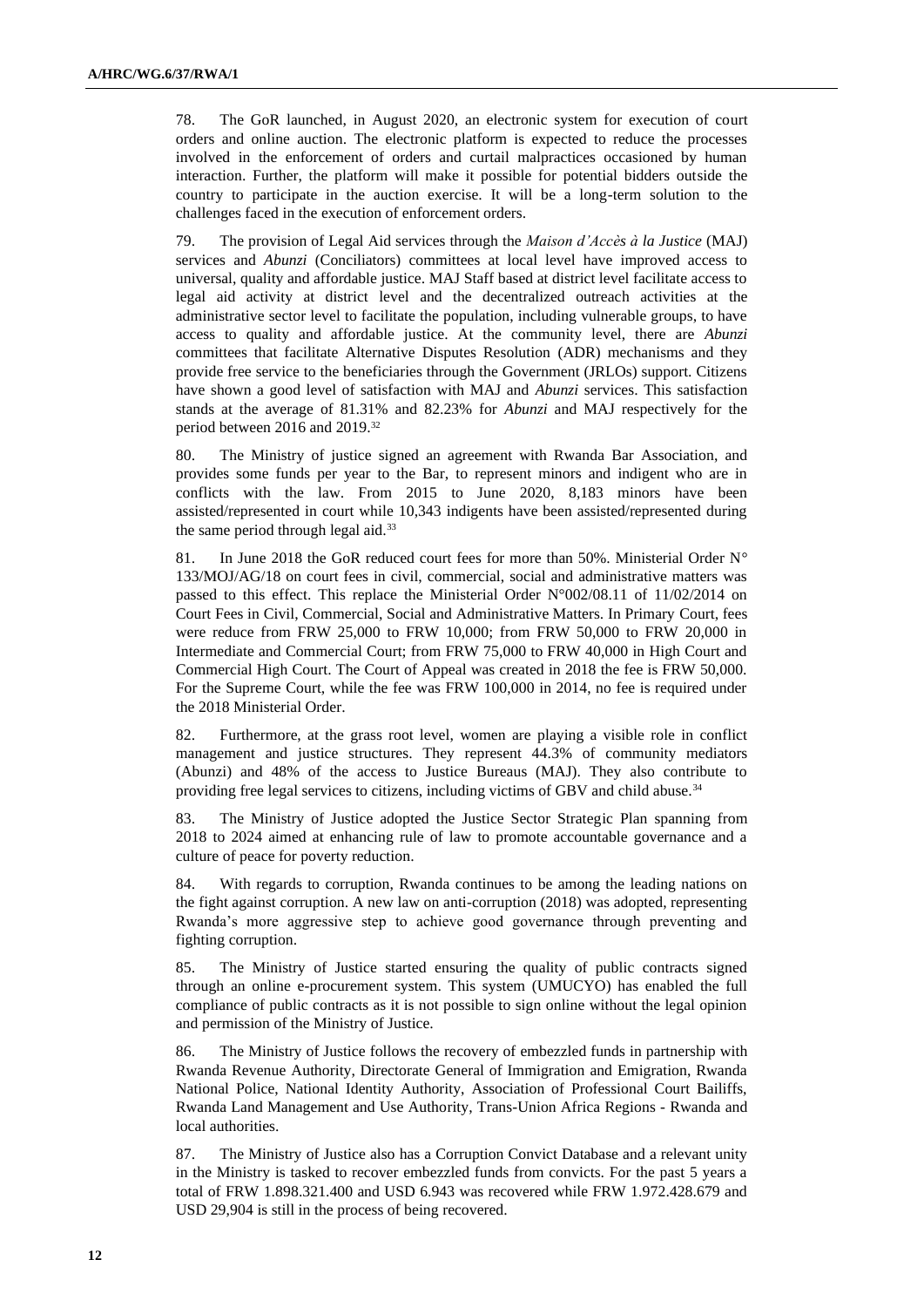#### **8. Rights of the Child (Recommendations 133.15, 133.16, 133.21, 133.22, 133. 23, 133.37, 133.38, 133.39, 133.45, 133.46)**

#### *Birth registration (Recommendations 133.15, 133.16)*

88. A lot of progress has been recorded in birth registration both in terms of the legal and policy framework but also in terms of building capacities and raising awareness for increased birth registration in Rwanda. The Civil Registration and Vital Statistics (CRVS) development was a central focus under the previous National Strategy for the Development,<sup>35</sup> with significant successes on piloting the web-based CRVS registration system. These together with the shift from paper-based to web-based birth registration increased birth registration from 56% in 2015<sup>36</sup> to 89% in 2019.<sup>37</sup> Staff from relevant institutions were trained on how to use the system.

89. Moreover, the birth registration period was extended to 30 days in the new law  $N^{\circ}$ 32/2016 governing persons and family (article 100). The issuance of the birth certificate after registration of birth is mandatory and it is monitored in collaboration with the Ministry of Local Government.

90. To facilitate and to reduce the risk of non-registration necessary legal reforms were undertaken and as a result<sup>38</sup>, on  $10<sup>th</sup>$  August 2020 Rwanda launched births and deaths registration which will be taking place at health facilities.

91. Furthermore, a system to register children born in refugee camps was initiated and is fully implemented across all refugee camps in Rwanda. Extensive sensitization campaigns on birth registration were conducted and children were registered free of charge. This is also extended through mass media, meetings and workshops at all levels.

#### *Child protection and adequate standard of living (Recommendations 133.21, 133.22, 133.23, 133.37, 133.38)*

92. The Government of Rwanda is committed to protecting the rights of children and youth from sexual violence, exploitation and any other form of abuse and neglect. Strong legal, policy and institutional frameworks have been put in place to continue protecting the rights of children and ensuring that perpetrators of sexual violence and child trafficking are brought to justice and held accountable.

93. Rwanda has also put in place child friendly mechanisms for children, to receive, monitor and investigate complaints. Toll free lines are in place to enhance reporting cases of GBV and child abuse (3512 in RNP, 3677 in NPPA, 5798 in GMO, 2560 in MIGEPROF, 3545 in MINADEF, 3936 and 3736 in MINIJUST, 199 in Ombudsman, 3430 in NCHR and 3512 in RIB).

94. The above-mentioned mechanisms coupled with other efforts to implement the laws have resulted in increased reporting, investigations and prosecutions of SGBV cases. In 2015 a total of 814 cases were pronounced by courts while 840, 830, 2,293, 2,537 and 3,009 were pronounced in 2015/2016, 2016/2017, 2017/2018, 2018/2019 and 2019/2020 respectively.

95. Another step to address child protection problems and offer assistance to children living on the streets was the establishment of the Rwanda National Rehabilitation Service by Law  $N^{\circ}$  17/2017 of 28/04/2017 with the mandate of eradicating all forms of deviant behaviours by instilling positive behaviours, educating and providing professional skills.

96. Since the establishment of NRS in 2017, a total of 4,416 children have benefited from the psychosocial rehabilitation program,<sup>39</sup> reunited with their families and reintegrated into schools. In line with prevention, 2,281 children were removed from the street and immediately reunited with their families without necessarily going through centers. Regular, door to door visits are conducted to ensure that children are still in families and resumed their studies.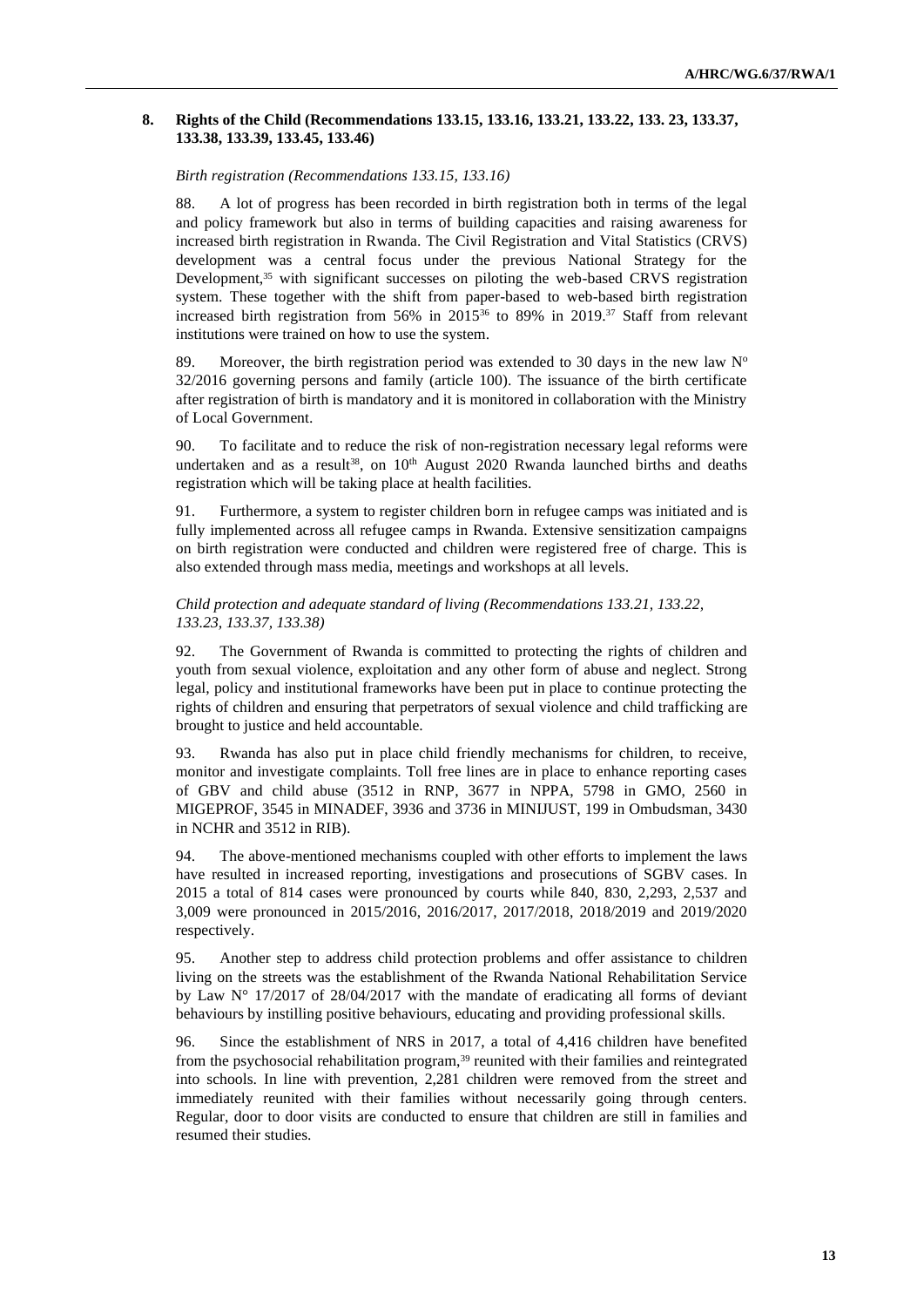*Children with disabilities (Recommendations 133.45, 133.46)*

97. The Government of Rwanda continues to put in place mechanisms that ensure that children with disabilities have equal access to adequate social and health services, as well as accessibility to buildings and installations. This is seen with the Constitution of the Republic of Rwanda revised in 2015, which prohibits discrimination based on disability.

98. A Ministerial Order No 007/2016 of 01/03/2016 determining modalities for special treatment of Persons with Disabilities in school was also established as a step to improve the rights of children with disabilities.

99. Additionally, the National Council of Persons with Disabilities (NCPD) in collaboration with Rwanda Housing Authority (RHA) started conducting an accessibility audit countrywide for public and private buildings offering public services (public offices, schools, markets, hospitals…). From 2015 to 2017, a total of 5 secondary cities and 150 public institutions offices, Districts and Sectors were audited. Audited institutions were given recommendations on how to cater for services delivery to persons with disabilities.

100. Health insurance schemes in Rwanda pays special attention to children with disabilities. Under the law on health insurance, unlike other children, children with disabilities that prevent him/her from earning a living shall continue to be insured even though he/she may be aged more than twenty-five (25) years.

101. The Ministry of Health in collaboration with the Ministry of Local Government through the National Council of Persons with Disabilities conducted the categorization where 154, 236 PwDs were categorized in their degrees of disability and Disability Cards were provided. Based on that exercise, some benefits were provided like direct support to Persons with Disabilities in category 1 and 2 of disability with at least one person at home eligible for public work.

102. There are now about 15 prosthesis making centres which have signed MoUs with the NCPD. To ease access to ortho-prosthetic appliances, the Ministry of Health, after a consultative process including health insurances, association of orthopaedic technicians, rehabilitation workshops, established a revised tariff for ortho-prosthetic appliances in favour of people living with disabilities.

103. The GoR has established two (2) specialized and referral centres offering healthcare services and assistive devices for children with disabilities; Rilima and HVP Gatagara . Services in these two centres are covered by the community-based health insurance. Also, two main hospitals in the country namely Kigali University Teaching Hospital (CHUK) and Butare University Teaching Hospital (CHUB) provide orthotics and prosthesis to people with disabilities based on Community Health Insurance (*mutuelle de santé*).

104. There is now a national strategy for inclusive education, and a national committee on inclusive education within the University of Rwanda. Since that strategy, the number of PwDs with access to education has increased from 25,561 in 2015 in all levels of education, to 104,596 in 2019.<sup>40</sup>

#### **9. Trafficking (Recommendations 133.19, 133.20, 133.21)**

#### *Child trafficking (Recommendations 133.20, 133.21)*

105. The Government of Rwanda continues to make efforts in fighting and preventing human trafficking. Strong legal, policy and institutional frameworks have been put in place to continue protecting the rights of children and ensuring that perpetrators of sexual violence and child trafficking are brought to justice and held accountable.

106. In 2018, Never Again Rwanda (NAR) in collaboration with (the Ministry of Justice and with the support of International Organization for Migration (IOM) conducted a combined national research entitled "Understanding Human Trafficking in Rwanda: Cause, Effects and Impact"41, and the research revealed that Rwanda was used as a transit and not as origin, and that most victims were youth, and women and girls.

107. The findings of the research informed the drafting of the National Action Plan on counter-Human Trafficking which is at the stage of adoption by the Cabinet.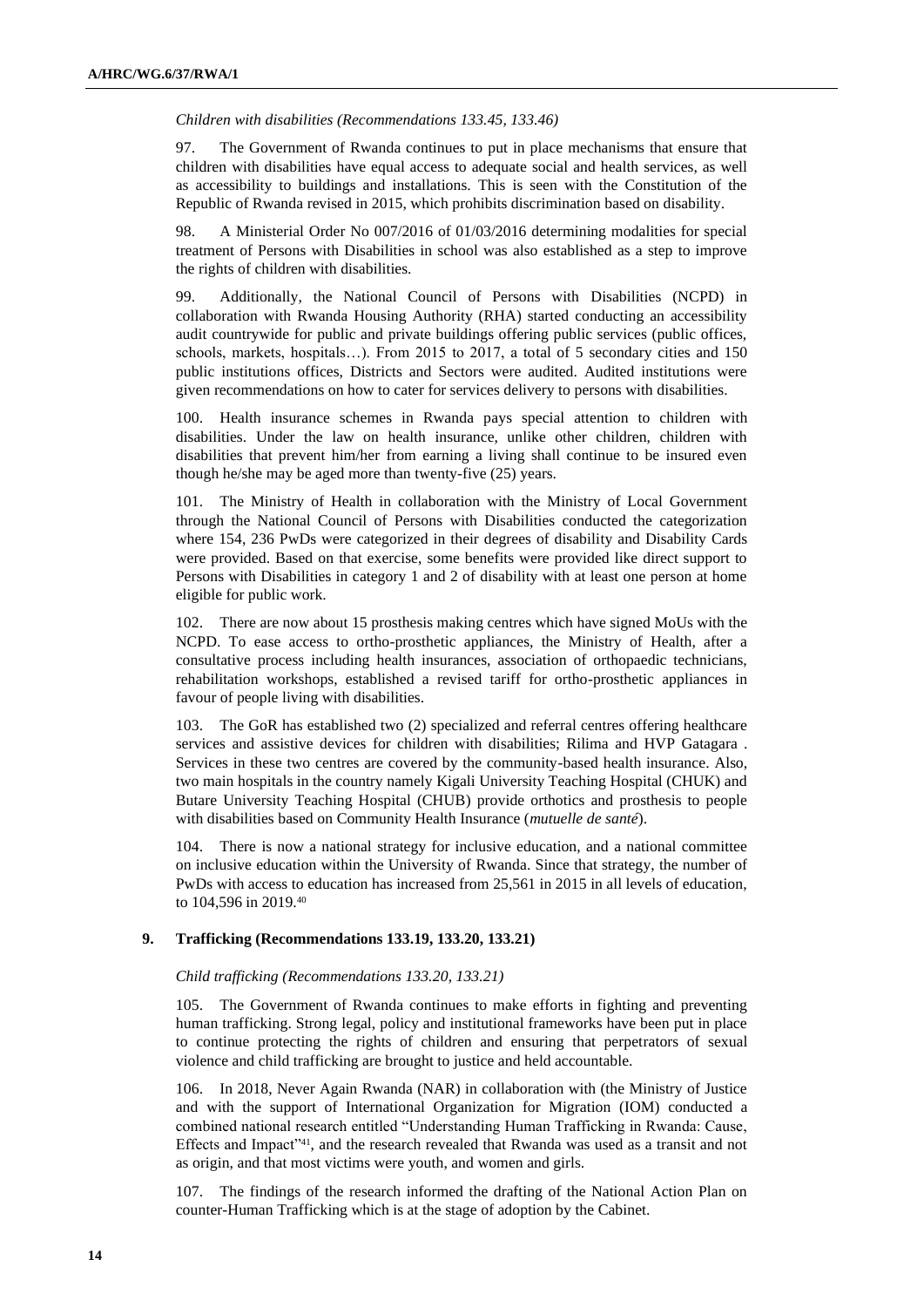108. The Law No 51/2018 of 13/08/2018 relating to the prevention, suppression and punishment of trafficking in persons and exploitation of others was adopted and its Article 12 specifically provides special assistance to the child victim.

109. Rwanda has also put in place child friendly mechanisms for children, to receive, monitor and investigate complaints. This includes a three digit '166' child helpline which was established at the National Police.

110. Rwanda has improved its competency to adjudicate human trafficking cases by enacting the human trafficking law, providing relevant training for members of the judicial system.

111. From 2018 and 2019, about 100 law enforcement officers: investigators, prosecutors, agents of immigration were trained on investigation and prosecution technics of human trafficking, through the support of US State Department, with the expertise of UNODC and IOM.

112. The above-mentioned mechanisms coupled with other efforts to implement the laws have resulted in increased reporting, investigations and prosecutions of SGBV and trafficking cases. In the period between 2017 and 2018, three hundred and eleven (311) cases were recorded by Directorate General of Immigration and Emigration (DGIE) indicating that in certain instances a single human trafficking case comprised more than one victim.

113. Within the same period, 85 cases of human trafficking were adjudicated. The conviction rates, based on the cases that went to trial, increased from 12.5% in 2016 to 41.7% in 2017 and to 53.3% in 2018. In 2019/2020, the Prosecution recorded 29 cases of human trafficking among them 16 were lodged to the court. Worth to note that the acquittal rates declined. Increased conviction and cases identification rates could be a result of awareness in the community and of officials better handling human trafficking cases.

#### **10. Labour, poverty and development (Recommendations 133. 34, 133.35 133.49, 133.50)**

*Access to internet (Recommendation 133.34)*

114. In February 2017, the Government of Rwanda established the Rwanda Information Society Authority (RISA).<sup>42</sup>

115. In November 2017, the Government of Rwanda adopted a 7-year ICT Sector Strategic Plan. The Strategic Plan shows that Rwanda had experienced a tremendous increase in internet penetration during the last 7 years. In 2011, the internet penetration was at 7%. It had been increased to 39.76% by May 2017. By March 2020, internet penetration was at 62.9%.<sup>43</sup>

116. According to the Joint ICT Sector Review 2019/2020, over the past 10 years, there has been continued penetration of smart devices such as; computers, smartphones and tablets. As of 2018, Rwanda recorded strong coverage of 4G LTE services by reaching 96.7% geographic coverage and 96.6% of population coverage. While 3G and 3.5G services remained at the rate of 93.37% of population coverage.<sup>44</sup>

117. Regarding the active mobile telephone subscriptions, the subscriptions stood at 77.8% by December 2015<sup>45</sup>, it was increased to 81.5% in April 2020<sup>46</sup>.

118. The ICT Sector Strategic Plan projection is that the internet penetration will be at 80% by 2024.

#### *Economy and unemployment (Recommendations 133.35, 133.49, 133.50)*

119. Rwanda has scored sustained economic growth rates since the year 2000. Between then and 2018, GDP grew at an average of 7.9% a year and GDP per capita increased from 225 USD in 2000 to 787 USD in 2018. In 2018, Rwanda's economy grew at 8.6%, influenced by the performance of the agriculture sector, which grew at 6%, industry mat 10% (mainly due to high growth in construction and manufacturing sectors), and services sector, which grew at 9%.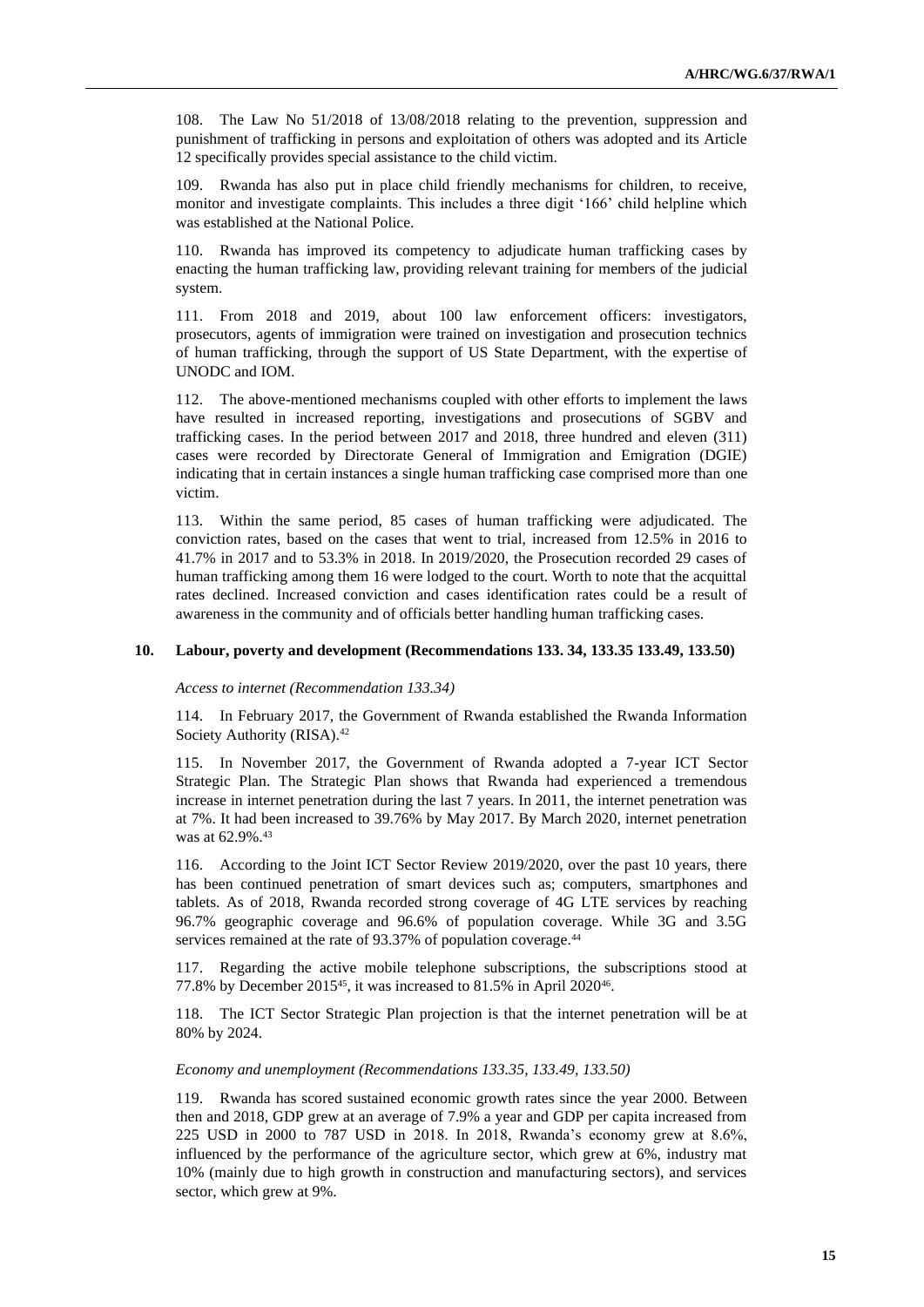120. The labour force surveys (LFSs) show that the unemployment rates have been decreasing for all categories. In fact, between 2016 and 2019, the overall unemployment rate decreased from 18.8% to 14.5%; male unemployment decreased from 15.7% to 13.8%, and female unemployment decreased from 22.7% to 15.4% over the same period. Youth unemployment remains higher than average, at 19.3% in 2019, down from 21.5% in 2016. The overall labour force participation decreased from 54% in 2017 to 52.5% in 2019, with that of male decreasing from 62.7% to 61.9% and female from 46.4% to 44.2%.

121. The National Employment Program (NEP, 2014-2019) was established to cover a range of interventions focusing on empowering youth and women through entrepreneurship, access to finance such as the Business Development Fund that provides guarantee especially to women and youth, skills development and access to technology and employment services in partnership with the private sector.

122. Gender Mainstreaming Strategy for Employment (2018-2024) was developed to promote gender sensitive employment strategic actions aimed at bridging gender gaps in the employment sector. Furthermore, in 2017, Rwanda launched the Private Sector Development and Youth Employment Strategy for the 2018-2024, specifically targeting youth employment. The Government of Rwanda has also approved a number of policies and strategies aiming at promoting employment in Rwanda, including: the National Skills Development and Employment Promotion Strategy (2019), National Employment Policy and its implementation plan (2019) and the National Mobility Policy (2019).

123. Rwanda has also made significant strides in reducing inequality while concurrently reducing poverty. In terms of indicators, this trend is summarized by the proportion of the population living below the national poverty line that was 60.4% in 2000/01 to then reach 38.2% in 2017. During the same period, extreme poverty reduced from 40% to 16%. In general population.<sup>47</sup> Further, statistics show that 39.5% of female-headed households are classified as poor compared to 37.6% of male-headed households.<sup>48</sup> Incidence of extreme poverty slightly reduced among female-headed households during the same period from 16.3% (EICV4) to 16% (EICV5).<sup>49</sup>

#### **11. Human rights defenders (Recommendation 133.31)**

124. The GoR recognizes the contribution of human rights defenders in the context of Human Rights Civil Society Organisations (CSOs). In this regard, National Human Rights Action Plan (NHRAP 2017-2020), recognizes human rights defenders among stakeholders in the national human rights agenda. The engagement and collaboration between GoR and Civil Society working in the field of Human Rights have improved remarkably, and CSOs enjoy free space to conduct their activities.

#### **12. Right to health, food, water and sanitation (Recommendations 133.36, 133.39, 133.40, 133.41, 133.42)**

#### *Food and nutrition (Recommendations 133.36, 133.39)*

125. Rwanda has developed comprehensive policies and strategies that contribute to ending hunger, achieve food security and improve nutrition. It has been progressing steadily in its fight against hunger and malnourishment. Rwanda has put in place a monitoring process including conducting Comprehensive Food Security and Vulnerability Analysis (CFSVA), which was produced for the fifth time in 2018, to assess food security and vulnerability under the overall leadership of the National Institute of Statistics of Rwanda.

126. Agriculture as the main sector that contributes to the progress in improving food security has been growing on average by 6% over the last decade. According to the CFSVA (2018) report, 81.3% of all households are food secure against 80.6% in 2015.<sup>50</sup>

127. Furthermore, the Government of Rwanda has established an ICT platform–*E-Soko*, aiming at providing agricultural market pricing information to farmers, enabling them to make informed decisions.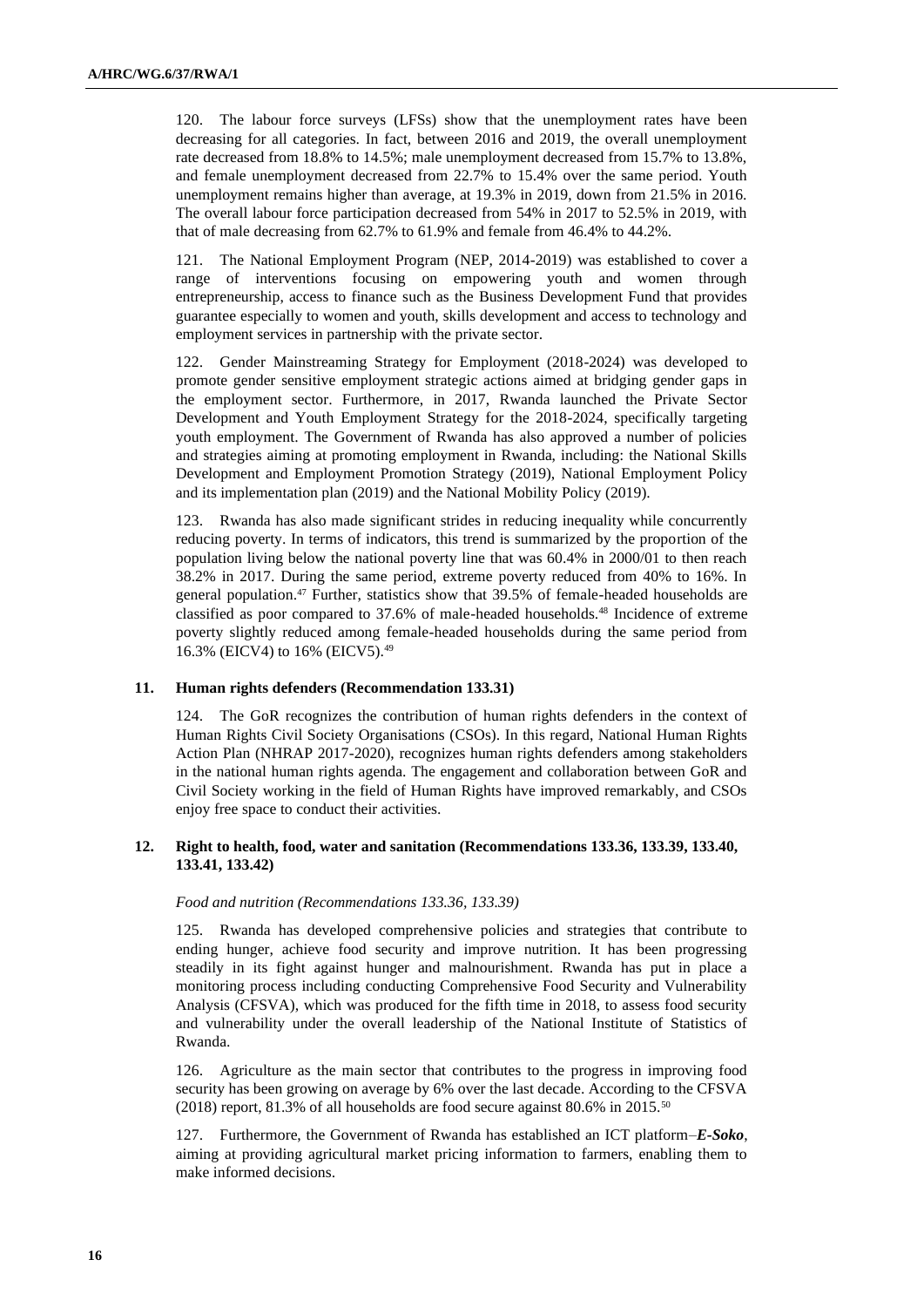128. The government recognizes the urgency of protecting children from 0-6 years from the effect of poverty and its implications on human capital and has put in place *a multisectoral programme*, the National Early Childhood Development Programme (NECDP) (2016-2021). NECDP is set to eradicate child malnutrition.

129. The GoR provides regular micronutrient powder (Ongera Intungamubiri) in all *30 districts* to children aged 6-23 months and pregnant and lactating women in vulnerable households.<sup>51</sup>

130. In addition, milk is distributed to under 5 years old children with acute malnutrition. Moreover, the school feeding program, which aims at preventing and reducing malnutrition among School going Children in Early Childhood Education (ECE) and Early Childhood Development (ECD) are being strengthened. The One Cup of Milk per Child program, which is run under the school feeding program, helped at preventing and reducing malnutrition children. So far, *431,348 children* beneficiated this program and it has positively influenced the enrolment rate of children under 6 years.

131. With regards to scaling up ECD interventions, to date 4,139 ECDs have been established including model ECDs Centres and community based ECDs, such as the village kitchen –cooking demonstration kitchens through which parents, especially those with malnourished children are shown how to prepare balanced diet using locally produced food.

#### *Water and sanitation (Recommendation 133.40)*

132. During the period under review, the GoR continued to invest efforts towards the full realization of the human right to water and sanitation.

133. According to the Integrated Household Living Conditions Survey (EICV5) conducted in 2016/2017 shows progress in the use of improved drinking water sources. Households with access to improved sources are 87.4 % as compared to 85% reported over three years at the national level. Usage rates are higher in urban areas (96%) compared to rural areas (85%). Out of 87.4% Households with access to improved water sources; 9.4 % of Households have access to drinking water at their dwelling, 65.1% households have access to basic drinking water (get access to water supply within 30 minutes round trip including queue) and the rest get access to limited water supply services.

134. Regarding sanitation, households with access to improved sanitation facilities is 86.2 % as per EICV5 compared to 83% reported in 2013/2014. Out of 86.2 %; 66.2% of Households use basic sanitation services (use of improved sanitation facility not shared with other HH), 20% of households have access to improved sanitation facilities shared with other HH. 10% of Households have access to unimproved sanitation facilities and 3.8% of Households countrywide has no sanitation facilities.

135. Regarding access to water, NST1 indicates that access to water will be scaled up to all from 87.4% (EICV5) to 100% by 2024 and daily water production capacity shall be increased from 182,120 to 303,120 cubic meters per day.

136. Concerning sanitation and hygiene it is projected that access to sanitation and hygiene will be scaled up to all from 86.2% (EICV5) to 100% and waste management systems will be developed in cities, towns and rural areas.

#### *Health (Recommendations 133.41, 133.42)*

137. For the last five years the Government of Rwanda continued to invest in the development of the health system which resulted in further progress on the right to health for Rwandans.

138. Regarding health services delivery, the GoR has managed to create a wellestablished network of health facilities with good geographical coverage, supported by an adequate fleet of ambulances for the pre-hospital and emergencies services. The healthcare packages have been defined for each level, down from the community level up to the referral level. Accreditation standards were developed, disseminated and implemented in all public hospitals and quality assurance teams established in each health facility.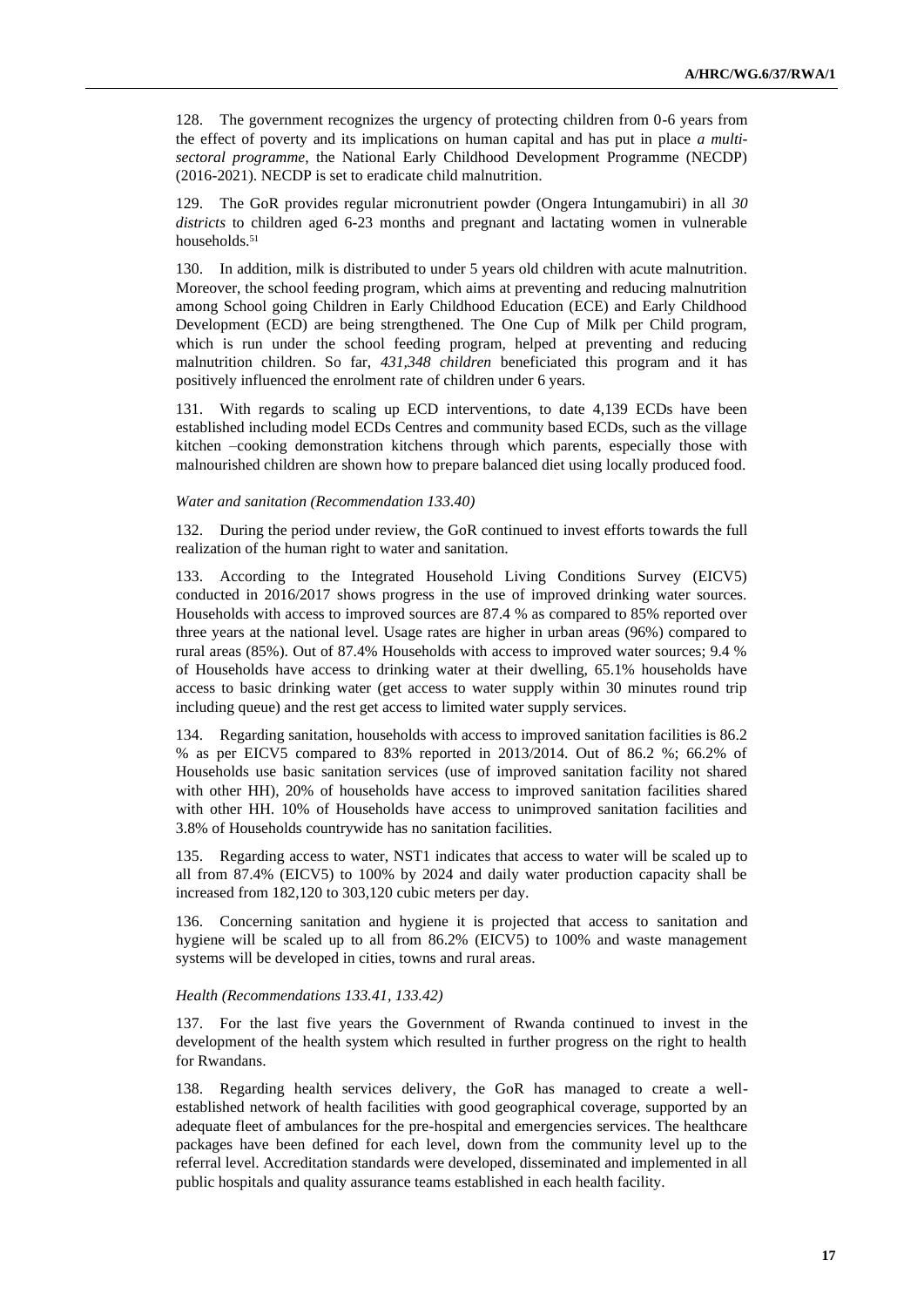139. During the period under review, geographical accessibility to health care services has been improved. In this regard, public and private health facilities (i.e. hospitals, health centres, health posts, clinics, dispensaries, polyclinics and specialized clinics) increased from 1,285 to 1,735 between 2016 and 2019. Particularly, during the same period the number of health posts increased from 471 to 885.<sup>52</sup>

140. As of December 2019, close to nine in ten (89%) public health facilities in Rwanda had permanent electricity , Fifty-seven percent (57%) of health facilities without a permanent source of electricity (i.e. not connected to the national grid) were using a generator as a source of electricity. Twenty-nine percent (29%) were using solar panel as a source of electricity. The target in Health Sector Strategic Plan IV (HSSPIV) is to have all public health facilities connected to the national grid by 2024.<sup>53</sup>

141. With regards to water, by December 2019, close to 8 in ten public health facilities in Rwanda had a permanent source of water (connected to the national water network).

142. The National Centre for Blood Transfusion (NCBT) sustained its mission of providing safe, effective and adequate blood to all patients in need. For instance, the rate of hospital satisfaction (Demand Vs Supply) for all blood components increased by 22.1%, down from 70.5% in the fiscal year 2016–2017 to 92.6% in the year 2017-2018 (91,728 units of blood components demanded by hospitals Vs 83,134 blood component units supplied by the NCBT to the hospitals).<sup>54</sup>

143. The recent innovation of the use of drones to deliver lifesaving blood, essential medicines and vaccines to different health facilities across the country improved the accessibility and availability of lifesaving blood. So far, 54 health facilities including 24 hospitals and 34 health centres are being served on a daily basis with an average of 50 drones' deliveries per day.

144. Remote clinics can place orders via text message and immediately the drones launched from the Zipline distribution centre to the health facility for delivery. The average turn-around time from ordering to product delivery at the hospitals has been reduced from about 4 hours to 15-50 minutes depending on the proximity of the hospital from the distribution centre. Since its launch, drones have flown over 600,000 miles on more than 31000 flights where more than 62000 products have been delivered to different health facilities.

145. With the view to strengthening Emergency Medical Services, the GoR continues to particularly invest in availing ambulances. Number of ambulances increased from 172 in 2016 to 273 in 2019. In the year 2018-2019, the average response time was 61 minutes for primary transfers and 53 minutes for secondary transfers.

146. There has been as well a fair improvement in human resources for health (HRH). The number of HRH has dramatically increased during the last 10 years as follows: Doctors per population ratio has changed from one doctor/16,001 people in 2010 to 1/8,294 in 2019; Nurses per population ratio has changed from one nurse/1,291 people in 2010 to 1/1,189 in 2019; while Midwives per population ratio has changed from 1 midwife/66,749 Women in Reproductive age people in 2010 to 1/1,989 in 2019.<sup>55</sup>

While on one hand these positive changes are seen, the GoR is aware of the existing gap is still significant and commits to continue investing in the area of human resources to meet the required global health standards and commitments.

148. With regard to health systems financing, it is worth noting that the GoR spending on health has surpassed the 15% required under the 2001 Abuja Declaration (with 15.8% as of end of Fiscal year 2018/19) showing the country's high commitment and support to the development of the health sector financing.

149. Risk pooling has been greatly improved because of the extension of the Community-Based Health Insurance (CBHI) scheme, which allows the majority of the population access to healthcare services and reduces significantly out-of-pocket expenditures in particular for the poor and most vulnerable people. The CBHI coverage was 79% as of end of Fiscal year 2018/19.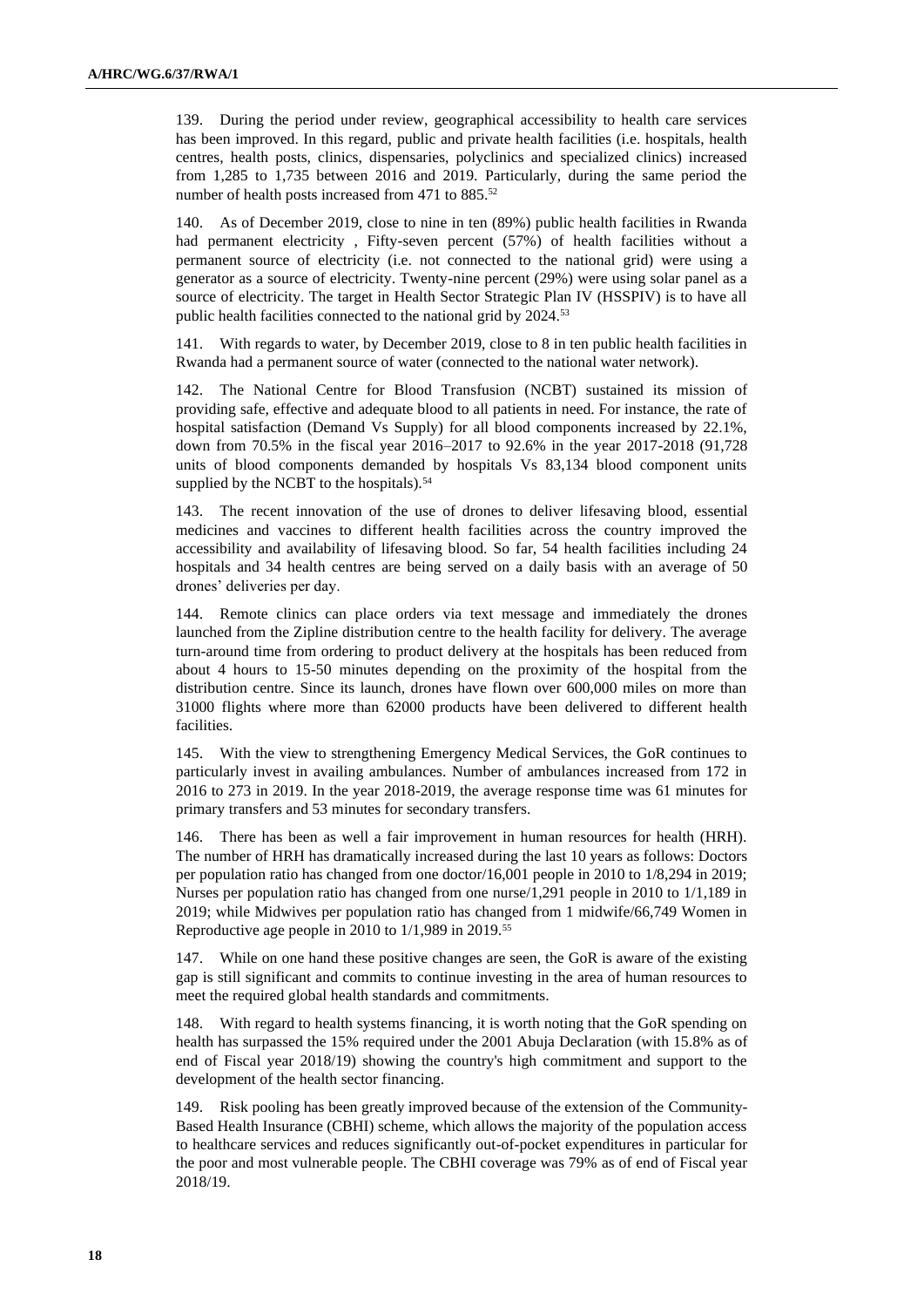150. Progress has also been registered in the area of obstetrical care. Assisted delivery in health facilities remained above 90% since fiscal year 2015/2016. Regarding antenatal care, there is high utilization of antenatal care (ANC) in Rwanda, with most pregnant women having at least one ANC visit over the period of their pregnancies. However, only 40% of women attended an ANC visit during the first trimester. Of all pregnant women, only 32.2% attended all four standard ANC visits.<sup>56</sup>

151. Concerning family planning, by June 30, 2019, the modern contraceptive prevalence rate (mCPR) in Rwanda was at 53.1%.<sup>57</sup>

152. Regarding immunization among children, as of 2018/2019 fiscal year, 103% children received BCG, 100% received Polio 0, 101% children have been vaccinated for Penta 1, and 94% were vaccinated for MR2 at 15 months of age.<sup>58</sup>

#### **13. Asylum-seekers – refugees**

*Recommendations 133.47, 133.48*

153. The practice of hosting asylum seekers and refugees in Rwanda continues and the country has made efforts to improve their basic human rights and living conditions. Since 2015 Rwanda has hosted at least 126,624 refugees and asylum seekers. In addition, Rwanda received 306 asylum seekers who were evacuated from Libya under a Memorandum of Understanding (MoU) signed between the GoR, UNHCR, the UN Refugee Agency and the African Union (AU).

154. The GoR, in collaboration with UNHCR made efforts to improve the welfare of refugees. Refugees camps have health centres, Refugee children have access to education, particularly 12-year basic education. A system to register children born as refugees is in place and implemented across all refugee camps in Rwanda. Some services offered through Isange One Stop Centres (IOSC) are also made available in refugee camps.

## **IV. Challenges**

155. Generally, the implementation of the recommendations from Rwanda's second review and the report drafting process have been smooth. However, few challenges have been encountered but proper mitigation strategies were adopted and successfully implemented.

156. The first challenge concerns the data and information collection process. During the period under review, Rwanda did not have an IT based system to collect information on the status of implementation from implementing agencies. To mitigate this challenge, the Ministry of Justice which is in charge of coordinating the implementation and reporting process organized as many stakeholders' meetings as possible.

157. The second challenge is about statistics. Regarding this particular challenge it is worth noting that the periodicity (cycle) of UPR does not match with the periodicity of some statistical publications by the National Institute of Statistics of Rwanda (NISR). As such, some of the main statistical publications are not used as sources in the UPR report as information contained thereof are outdated at the reporting time. To deal with this challenge, the report uses and cites statistics and data obtained from published institutional annual reports. This could however, leave a slight possibility of discrepancies once national data and statistics are made available.

*Notes*

- <sup>1</sup> The task force is composed of government institutions and civil society organizations.
- <sup>2</sup> Prior to the reporting period, regular consultations were held with the task force, development partners and civil society with a view to monitoring the implementation process.
- <sup>3</sup> These include: Law N° 32/2016 of 28/8/2016 governing persons and family; Law N° 27/2016 of 08/07/2016 governing matrimonial regimes, donations and successions; Law N°30/2018 of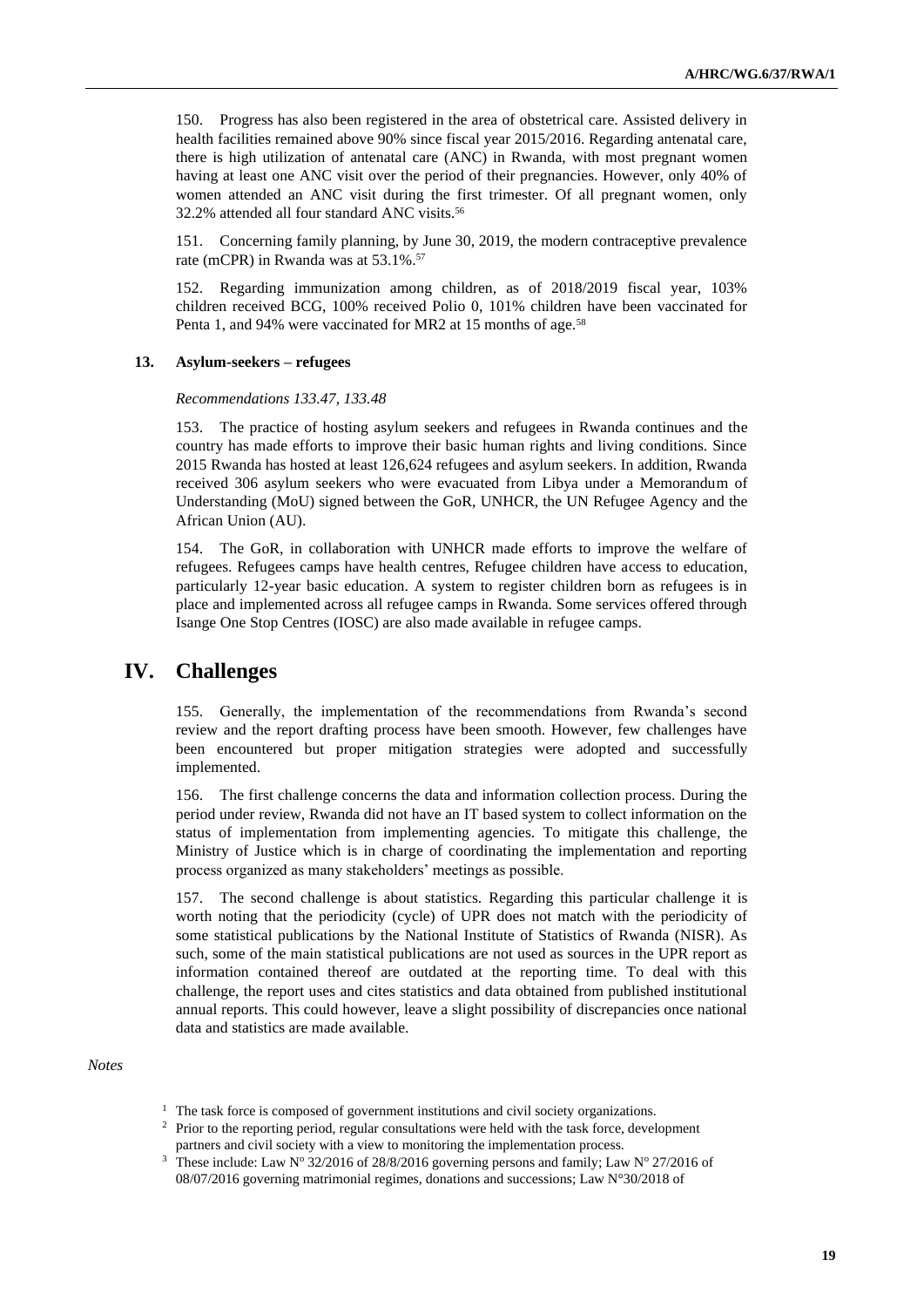02/06/2018 determining the jurisdiction of courts; Law N° 51/2018 of 13/08/2018 relating to the prevention, suppression and punishment of trafficking in persons and exploitation of others; Law N° 61/2018 of 24/08/2018 modifying law Nº 19/2013 of 25/03/2013 determining missions, organisation and functioning of the national commission for human rights; Law N° 66/2018 of 30/08/2018 regulating labour in Rwanda; Law N° 68/2018 of 30/08/2018 determining offences and penalties in general; Law N°70/2018 of 31/08/2018 amending Law n°03/2015 of 02/03/2015 governing the organisation of community-based health insurance scheme; Law  $N^{\circ}71/2018$  of 31/08/2018 relating to the protection of the child; Law N°72/2018 of 31/08/2018 determining the organisation and functioning of faith-based organisations; Law Nº 69/2019 of 08/11/2019 amending Law nº 68/2018 of 30/08/2018 determining offences and penalties in general; Law N° 12/2017 of 07/04/2017 establishing Rwanda Investigation Bureau (RIB) and Law N° 027/2019 of 19/09/2019 relating to criminal procedure.

- <sup>4</sup> Rwanda Governance Board, Rwanda Media Barometer 2013, 2016 and 2019.
- <sup>5</sup> Rwanda Media Commission.
- <sup>6</sup> Rwanda Governance Board, Rwanda Media Barometer 2019.
- <sup>7</sup> Law N° 69/2019 OF 08/11/2019 amending law N° 68/2018 OF 30/08/2018 determining offences and penalties in general.
- <sup>8</sup> The assessment covers the period since 2013. The period between 1994 and 2013 was dedicated to the reconstruction of a totally destroyed media sector.
- <sup>9</sup> Rwanda Governance Board, Impact Assessment of the Media Sector Reforms, June 2019.

<sup>10</sup> Ibid.

- <sup>11</sup> Law № 61/2018 of 24/08/2018 modifying Law № 19/2013 of 25/03/2013 determining missions, organisation and functioning of the National Commission for Human Rights.
- <sup>12</sup> Ibid.
- <sup>13</sup> During the reporting period, the Office of ombudsman requested the revision of 397 cases before the Supreme Court. Out of which 170 were revised and completed.
- <sup>14</sup> Training was facilitated by the Association for the Prevention of Torture (APT).
- <sup>15</sup> Data generated from IECMS, September 3, 2020.
- <sup>16</sup> Particularly, Rwamagana prison, Nyamagabe prison, Huye Prison and Rubavu Prison.
- <sup>17</sup> It is worth noting that solitary confinement had never been implemented anyway.
- <sup>18</sup> The law n° 32/2016 of 28/08/2016 governing persons and family, removes all previous provisions that treated men and women unequal. The law gives equal powers and responsibilities between both spouses to jointly provide management of the household including moral and material support to the household as well as its maintenance. This reverses the situation in the previous law which recognized only the husband as the leader of the family. The law provides further that one of the spouses performs those duties alone if the other is unable to do so and that in case of disagreement, competent authorities take the decision.

Law nº 27/2016 of 08/07/2016 governing matrimonial regimes, donations and successions confirms the already demonstrated Rwanda's efforts to eliminate all forms of inequalities between male and female children in matters relating to succession. In terms of this law legitimate children of the *de cujus* succeed in equal portions without any discrimination between male and female children. The equality between female and male children is also required of parents while making donations to their children. Therefore, when parents donate to their child, they do it without any discrimination between girls and boys.

- <sup>19</sup> <https://www.heforshe.org/en> (accessed on 02/09/2020).
- <sup>20</sup> Gender Monitoring Office, State of Gender Equality, From Transition to Transformation, 2019, p.16.
- <sup>21</sup> MINALOC Administrative data, 2018.
- <sup>22</sup> Mediation Committees (Abunzi) is a Rwanda Home Grown Solution. In the traditional Rwanda, Abunzi were persons known within their communities for personal integrity and were asked to intervene in the event of conflict. As per efforts to reconstruct Rwanda after the Genocide of Tutsi of 1994, the judicial system was reformed. That is how Mediation Committees (Abunzi) were reintroduced in 2004. It is a hybrid form of justice combining traditional with modern methods of conflict resolution.
- <sup>23</sup> Ministry of Education report, 2018.
- <sup>24</sup> Ministry of Education, Rwanda Education Statistical YearBook 2019.
- <sup>25</sup> Ibid.
- <sup>26</sup> Ibid.
- <sup>27</sup> Ibid.
- <sup>28</sup> Ibid.
- <sup>29</sup> Ibid.
- <sup>30</sup> Ibid.
- <sup>31</sup> The IECMS was developed by the Government of Rwanda as one of the remedies towards reducing